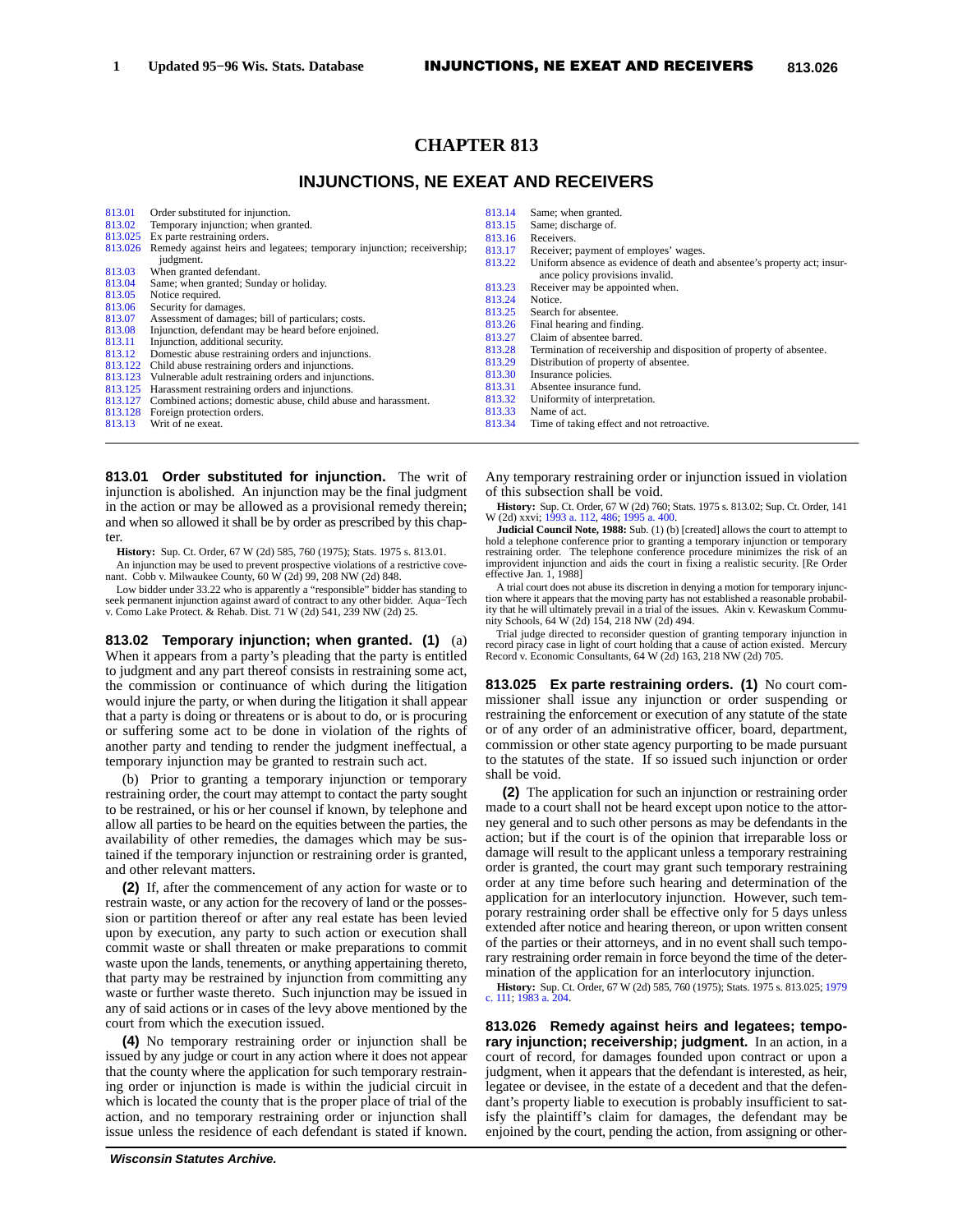### **813.026** INJUNCTIONS, NE EXEAT AND RECEIVERS **Updated 95−96 Wis. Stats. Database 2**

wise disposing of the defendant's interest in such estate; and a receiver therefor may be appointed. The judgment may compel the defendant to transfer sufficient of the defendant's interest to satisfy the judgment or may adjudge such transfer. The remedy given by this section is in addition to that given by proceedings supplementary to execution under ch. [816.](https://docs.legis.wisconsin.gov/document/statutes/1995/ch.%20816) If a receiver is appointed, he or she shall give prompt notice thereof to the administrator or executor.

**History:** Sup. Ct. Order, 67 W (2d) 585, 760 (1975), 779; Stats. 1975 s. 813.026; [1993 a. 486.](https://docs.legis.wisconsin.gov/document/acts/1993/486)

**813.03 When granted defendant.** A temporary injunction may also be granted on the application of the defendant, when it shall appear that the plaintiff is doing, or threatens, or is about to do, or is procuring or suffering to be done some act in violation of the defendant's rights respecting the subject of the action and tending to the defendant's injury or to render ineffectual such judgment as may be rendered in the defendant's favor.

**History:** Sup. Ct. Order, 67 W (2d) 585, 760 (1975); Stats. 1975 s. 813.03; [1993](https://docs.legis.wisconsin.gov/document/acts/1993/486) [a. 486.](https://docs.legis.wisconsin.gov/document/acts/1993/486)

**813.04 Same; when granted; Sunday or holiday.** The injunction may be granted at any time before judgment upon its appearing satisfactorily to the court or judge, by the complaint or answer or by affidavit that sufficient grounds exist therefor. A copy of the pleading or affidavit on which granted must be served with the injunction unless previously served. In case of exigency an injunction may be granted and may be served on Sunday or on a legal holiday.

**History:** Sup. Ct. Order, 67 W (2d) 585, 760 (1975); Stats. 1975 s. 813.04.

**813.05 Notice required. (1)** An injunction shall not be allowed after the defendant shall have answered, unless upon notice or upon an order to show cause; but in such case the defendant may be restrained until the decision of the court or judge granting or refusing the injunction.

**(2)** In an action against an insurance company or fraternal benefit society for an injunction or a receiver the commissioner of insurance shall be notified. Mailing a copy of such notice addressed to the commissioner of insurance at Madison, Wisconsin, shall be sufficient service.

**History:** Sup. Ct. Order, 67 W (2d) 585, 760 (1975); Stats. 1975 s. 813.05.

**813.06 Security for damages.** In proceedings under s. [767.23](https://docs.legis.wisconsin.gov/document/statutes/1995/767.23) the court or judge may, and in all other proceedings except proceedings under ss. [813.12,](https://docs.legis.wisconsin.gov/document/statutes/1995/813.12) [813.122,](https://docs.legis.wisconsin.gov/document/statutes/1995/813.122) [813.125](https://docs.legis.wisconsin.gov/document/statutes/1995/813.125) and [823.113](https://docs.legis.wisconsin.gov/document/statutes/1995/823.113) the court or judge shall, require a bond of the party seeking an injunction, with sureties, to the effect that he or she will pay to the party enjoined such damages, not exceeding an amount to be specified, as he or she may sustain by reason of the injunction if the court finally decides that the party was not entitled thereto. Copies of such bond, affidavit or other pleading shall be served upon the party enjoined and the officer serving the same shall, within 8 days after such service, file his or her return in the office of the clerk of the court.

**History:** Sup. Ct. Order, 67 W (2d) 585, 760 (1975); Stats. 1975 s. 813.06; [1979](https://docs.legis.wisconsin.gov/document/acts/1979/32) [c. 32](https://docs.legis.wisconsin.gov/document/acts/1979/32) s. [92 \(4\)](https://docs.legis.wisconsin.gov/document/acts/1979/32,%20s.%2092); [1983 a. 204](https://docs.legis.wisconsin.gov/document/acts/1983/204); [1985 a. 234](https://docs.legis.wisconsin.gov/document/acts/1985/234) s. [8](https://docs.legis.wisconsin.gov/document/acts/1985/234,%20s.%208); [1989 a. 122.](https://docs.legis.wisconsin.gov/document/acts/1989/122)

An order of the trial court limiting the amount of annual compensation the corporation could pay the individual defendants until further order was an injunction; hence, the trial court was required to demand a bond. Becker v. Becker, 66 W (2d) 731, 225 NW (2d) 884.

**813.07 Assessment of damages; bill of particulars; costs.** Upon an assessment of the damages caused by an injunction the defendant may be required to serve upon the plaintiff and the plaintiff's sureties, within such time and in such manner as the court or referee shall direct, a bill of particulars. The plaintiff or the sureties may within 10 days after such service offer in writing to permit the court or referee to assess the defendant's damages at a specified sum together with the costs of such proceeding incurred up to the time of such offer. If such offer be not accepted in writing within 5 days after it is made, it shall be considered withdrawn, and cannot be given in evidence. If the defendant fails to obtain a more favorable assessment of damages, the defendant

cannot recover costs, but must pay the costs of the opposite party from the time of the offer.

**History:** Sup. Ct. Order, 67 W (2d) 585, 760 (1975); Stats. 1975 s. 813.07; [1993](https://docs.legis.wisconsin.gov/document/acts/1993/486) [a. 486](https://docs.legis.wisconsin.gov/document/acts/1993/486).

Increased construction costs are recoverable even though not in existence when the injunction was issued. Byrnes v. Metz, 53 W (2d) 627, 193 NW (2d) 675.

**813.08 Injunction, defendant may be heard before enjoined.** The court or judge may, before granting the injunction, make an order requiring cause to be shown why the injunction should not be granted, and the defendant may in the meantime be restrained.

**History:** Sup. Ct. Order, 67 W (2d) 585, 760 (1975); Stats. 1975 s. 813.08.

**813.11 Injunction, additional security.** The party enjoined may, upon notice, apply for additional security and may combine such application with one to vacate or modify the injunction, and the presiding judge may require a further bond, in a sum and with sureties to be approved by the presiding judge, as a condition of the continuance of the injunction.

**History:** Sup. Ct. Order, 67 W (2d) 585, 760 (1975); Stats. 1975 s. 813.11; [1993](https://docs.legis.wisconsin.gov/document/acts/1993/486) [a. 486](https://docs.legis.wisconsin.gov/document/acts/1993/486).

#### **813.12 Domestic abuse restraining orders and injunctions. (1)** DEFINITIONS. In this section:

(a) "Domestic abuse" means any of the following engaged in by an adult family member or adult household member against another adult family member or adult household member, by an adult against his or her adult former spouse or by an adult against an adult with whom the person has a child in common:

1. Intentional infliction of physical pain, physical injury or illness.

2. Intentional impairment of physical condition.

3. A violation of s. [940.225 \(1\)](https://docs.legis.wisconsin.gov/document/statutes/1995/940.225(1)), [\(2\)](https://docs.legis.wisconsin.gov/document/statutes/1995/940.225(2)) or [\(3\).](https://docs.legis.wisconsin.gov/document/statutes/1995/940.225(3))

4. A threat to engage in the conduct under subd. [1.,](https://docs.legis.wisconsin.gov/document/statutes/1995/813.12(1)(a)1.) [2.](https://docs.legis.wisconsin.gov/document/statutes/1995/813.12(1)(a)2.) or [3.](https://docs.legis.wisconsin.gov/document/statutes/1995/813.12(1)(a)3.)

(b) "Family member" means a spouse, a parent, a child or a person related by consanguinity to another person.

(c) "Household member" means a person currently or formerly residing in a place of abode with another person.

(d) "Tribal court" means a court established by any federally recognized Wisconsin Indian tribe or band, except the Menominee Indian tribe of Wisconsin.

(e) "Tribal order or injunction" means a temporary restraining order or injunction issued by a tribal court under a tribal domestic abuse ordinance adopted in conformity with this section.

**(2)** COMMENCEMENT OF ACTION AND RESPONSE. (a) No action under this section may be commenced by complaint and summons. An action under this section may be commenced only by a petition described under sub.  $(5)$  (a). The action commences with service of the petition upon the respondent if a copy of the petition is filed before service or promptly after service. If the judge or family court commissioner extends the time for a hearing under sub. [\(3\) \(c\)](https://docs.legis.wisconsin.gov/document/statutes/1995/813.12(3)(c)) and the petitioner files an affidavit with the court stating that personal service by the sheriff or a private server under s. [801.11 \(1\) \(a\)](https://docs.legis.wisconsin.gov/document/statutes/1995/801.11(1)(a)) or [\(b\)](https://docs.legis.wisconsin.gov/document/statutes/1995/801.11(1)(b)) was unsuccessful because the respondent is avoiding service by concealment or otherwise, the petitioner may serve the respondent by publication of the petition as a class 1 notice, under ch. [985,](https://docs.legis.wisconsin.gov/document/statutes/1995/ch.%20985) and by mailing if the respondent's post− office address is known or can with due diligence be ascertained. The mailing may be omitted if the post−office address cannot be ascertained with due diligence.

(b) A petition may be filed in conjunction with an action affecting the family commenced under ch. [767,](https://docs.legis.wisconsin.gov/document/statutes/1995/ch.%20767) but commencement of an action affecting the family or any other action is not necessary for the filing of a petition or the issuance of a temporary restraining order or an injunction. A judge or family court commissioner may not make findings or issue orders under s. [767.23](https://docs.legis.wisconsin.gov/document/statutes/1995/767.23) or [767.24](https://docs.legis.wisconsin.gov/document/statutes/1995/767.24) while granting relief requested only under this section. Section [813.06](https://docs.legis.wisconsin.gov/document/statutes/1995/813.06) does not apply to an action under this section. The respondent may respond to the petition either in writing before or at the hearing on the issuance of the injunction or orally at that hearing.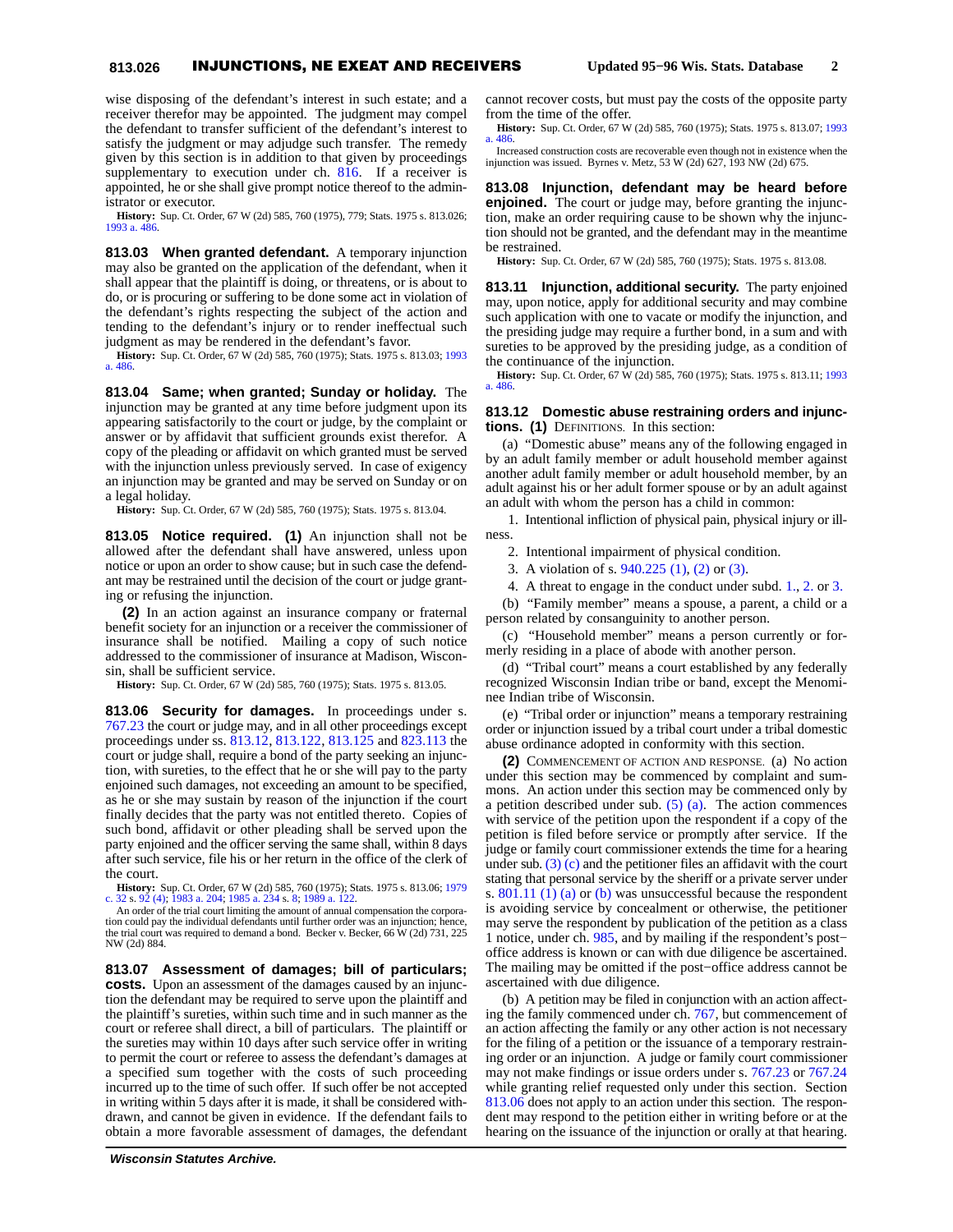**(2m)** TWO−PART PROCEDURE. Procedure for an action under this section is in 2 parts. First, if the petitioner requests a temporary restraining order the court shall issue or refuse to issue that order. Second, the court shall hold a hearing under sub. [\(4\)](https://docs.legis.wisconsin.gov/document/statutes/1995/813.12(4)) on whether to issue an injunction, which is the final relief. If the court issues a temporary restraining order, the order shall set forth the date for the hearing on an injunction. If the court does not issue a temporary restraining order, the date for the hearing shall be set upon motion by either party.

**(3)** TEMPORARY RESTRAINING ORDER. (a) A judge or family court commissioner shall issue a temporary restraining order ordering the respondent to refrain from committing acts of domestic abuse against the petitioner, to avoid the petitioner's residence, except as provided in par. [\(am\),](https://docs.legis.wisconsin.gov/document/statutes/1995/813.12(3)(am)) or any premises temporarily occupied by the petitioner or both, or to avoid contacting or causing any person other than a party's attorney to contact the petitioner unless the petitioner consents in writing, or any combination of these remedies requested in the petition, if all of the following occur:

1. The petitioner submits to the judge or family court commissioner a petition alleging the elements set forth under sub. [\(5\) \(a\).](https://docs.legis.wisconsin.gov/document/statutes/1995/813.12(5)(a))

2. The judge or family court commissioner finds reasonable grounds to believe that the respondent has engaged in, or based on prior conduct of the petitioner and the respondent may engage in, domestic abuse of the petitioner. In determining whether to issue a temporary restraining order, the judge or family court commissioner shall consider the potential danger posed to the petitioner and the pattern of abusive conduct of the respondent but may not base his or her decision solely on the length of time since the last domestic abuse or the length of time since the relationship ended. The judge or family court commissioner may grant only the remedies requested or approved by the petitioner.

(am) If the petitioner and the respondent are not married, the respondent owns the premises where the petitioner resides and the petitioner has no legal interest in the premises, in lieu of ordering the respondent to avoid the petitioner's residence under par. [\(a\)](https://docs.legis.wisconsin.gov/document/statutes/1995/813.12(3)(a)) the judge or family court commissioner may order the respondent to avoid the premises for a reasonable time until the petitioner relocates and shall order the respondent to avoid the new residence for the duration of the order.

(b) Notice need not be given to the respondent before issuing a temporary restraining order under this subsection. A temporary restraining order may be entered only against the respondent named in the petition.

(c) The temporary restraining order is in effect until a hearing is held on issuance of an injunction under sub. [\(4\)](https://docs.legis.wisconsin.gov/document/statutes/1995/813.12(4)). The temporary restraining order is not voided if the respondent is admitted into a dwelling that the order directs him or her to avoid. A judge or family court commissioner shall hold a hearing on issuance of an injunction within 7 days after the temporary restraining order is issued, unless the time is extended upon the written consent of the parties or extended once for 14 days upon a finding that the respondent has not been served with a copy of the temporary restraining order although the petitioner has exercised due diligence.

(d) The judge or court commissioner shall advise the petitioner of the right to serve the respondent the petition by published notice if with due diligence the respondent cannot be served as provided under s.  $801.11(1)$  (a) or [\(b\)](https://docs.legis.wisconsin.gov/document/statutes/1995/801.11(1)(b)). The clerk of circuit court shall assist the petitioner with the preparation of the notice and filing of the affidavit of printing.

**(4)** INJUNCTION. (a) A judge or family court commissioner may grant an injunction ordering the respondent to refrain from committing acts of domestic abuse against the petitioner, to avoid the petitioner's residence, except as provided in par. [\(am\)](https://docs.legis.wisconsin.gov/document/statutes/1995/813.12(4)(am)), or any premises temporarily occupied by the petitioner or both, or to avoid contacting or causing any person other than a party's attorney to contact the petitioner unless the petitioner consents to that contact in writing, or any combination of these remedies requested in the petition, if all of the following occur:

1. The petitioner files a petition alleging the elements set forth under sub.  $(5)$  (a).

2. The petitioner serves upon the respondent a copy of the petition and notice of the time for hearing on the issuance of the injunction, or the respondent serves upon the petitioner notice of the time for hearing on the issuance of the injunction.

3. After hearing, the judge or family court commissioner finds reasonable grounds to believe that the respondent has engaged in, or based upon prior conduct of the petitioner and the respondent may engage in, domestic abuse of the petitioner. In determining whether to issue an injunction, the judge or family court commissioner shall consider the potential danger posed to the petitioner and the pattern of abusive conduct of the respondent but may not base his or her decision solely on the length of time since the last domestic abuse or the length of time since the relationship ended. The judge or family court commissioner may grant only the remedies requested by the petitioner.

(am) If the petitioner and the respondent are not married, the respondent owns the premises where the petitioner resides and the petitioner has no legal interest in the premises, in lieu of ordering the respondent to avoid the petitioner's residence under par. [\(a\)](https://docs.legis.wisconsin.gov/document/statutes/1995/813.12(4)(a)) the judge or family court commissioner may order the respondent to avoid the premises for a reasonable time until the petitioner relocates and shall order the respondent to avoid the new residence for the duration of the order.

(b) The judge or family court commissioner may enter an injunction only against the respondent named in the petition. No injunction may be issued under this subsection under the same case number against the person petitioning for the injunction. The judge or family court commissioner may not modify an order restraining the respondent based solely on the request of the respondent.

(c) 1. An injunction under this subsection is effective according to its terms, for the period of time that the petitioner requests, but not more than 2 years. An injunction granted under this subsection is not voided by the admittance of the respondent into a dwelling that the injunction directs him or her to avoid.

2. When an injunction granted for less than 2 years expires, the court shall extend the injunction if the petitioner states that an extension is necessary to protect him or her. This extension shall remain in effect until 2 years after the date the court first entered the injunction.

4. Notice need not be given to the respondent before extending an injunction under subd. [2.](https://docs.legis.wisconsin.gov/document/statutes/1995/813.12(4)(c)2.) The petitioner shall notify the respondent after the court extends an injunction under subd. [2.](https://docs.legis.wisconsin.gov/document/statutes/1995/813.12(4)(c)2.)

**(4m)** NOTICE OF RESTRICTION ON FIREARM POSSESSION; SUR-RENDER OF FIREARMS. (a) An injunction issued under sub. [\(4\)](https://docs.legis.wisconsin.gov/document/statutes/1995/813.12(4)) shall do all of the following:

1. Inform the respondent named in the petition of the requirements and penalties under s. [941.29.](https://docs.legis.wisconsin.gov/document/statutes/1995/941.29)

2. Except as provided in par.  $\left(\frac{ag}{g}\right)$ , require the respondent to surrender any firearms that he or she owns or has in his or her possession to the sheriff of the county in which the action under this section was commenced, to the sheriff of the county in which the respondent resides or to another person designated by the respondent and approved by the judge or family court commissioner. The judge or court commissioner shall approve the person designated by the respondent unless the judge or court commissioner finds that the person is inappropriate and places the reasons for the finding on the record. If a firearm is surrendered to a person designated by the respondent and approved by the judge or family court commissioner, the judge or family court commissioner shall inform the person to whom the firearm is surrendered of the requirements and penalties under s. [941.29 \(4\)](https://docs.legis.wisconsin.gov/document/statutes/1995/941.29(4)).

(ag) If the respondent is a peace officer, an injunction issued under sub. [\(4\)](https://docs.legis.wisconsin.gov/document/statutes/1995/813.12(4)) may not require the respondent to surrender a firearm that he or she is required, as a condition of employment, to possess whether or not he or she is on duty.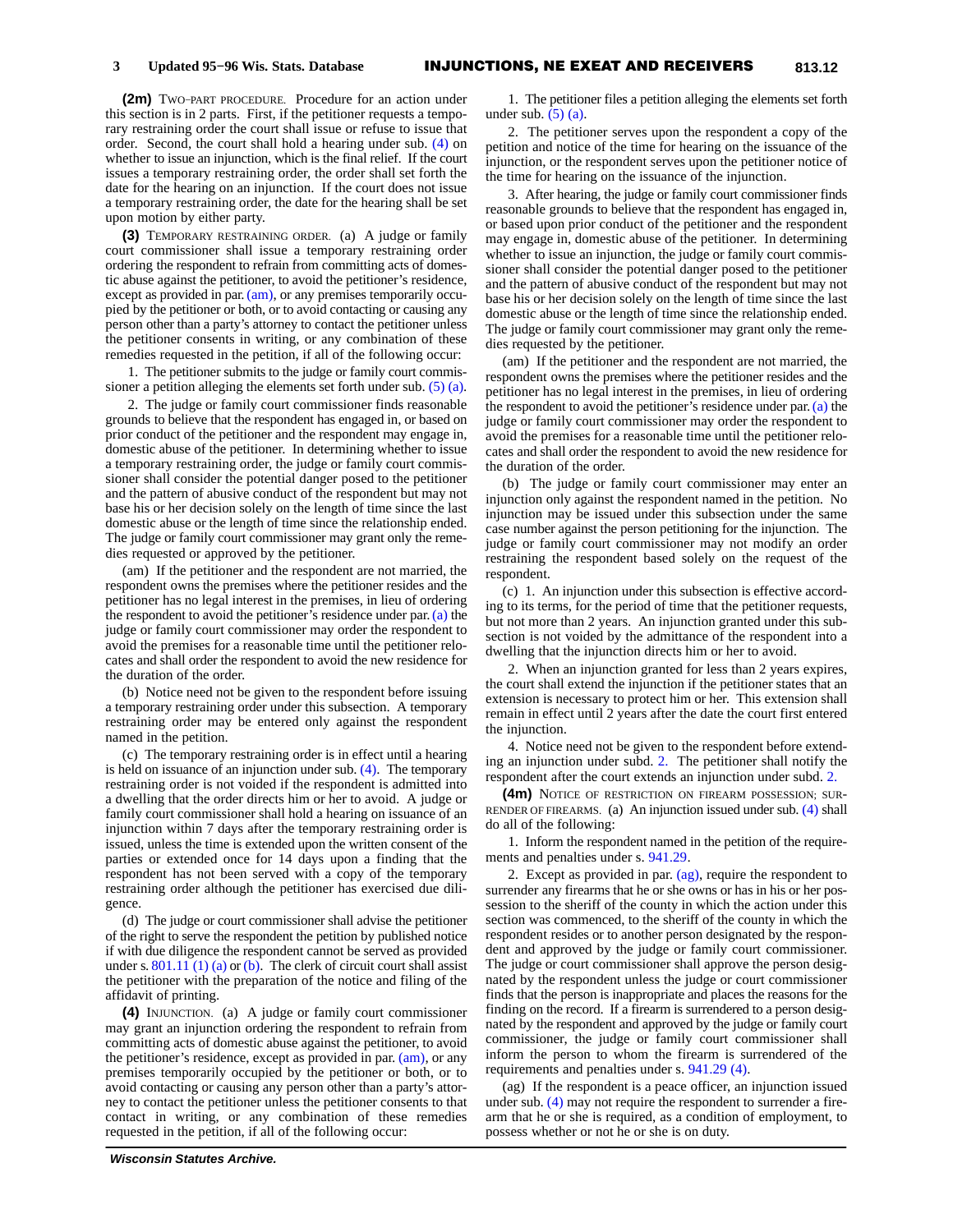## **813.12** INJUNCTIONS, NE EXEAT AND RECEIVERS **Updated 95−96 Wis. Stats. Database 4**

(am) 1. When a respondent surrenders a firearm under par. [\(a\)](https://docs.legis.wisconsin.gov/document/statutes/1995/813.12(4m)(a)2.) [2.](https://docs.legis.wisconsin.gov/document/statutes/1995/813.12(4m)(a)2.) to a sheriff, the sheriff who is receiving the firearm shall prepare a receipt for each firearm surrendered to him or her. The receipt shall include the manufacturer, model and serial number of the firearm surrendered to the sheriff and shall be signed by the respondent and by the sheriff to whom the firearm is surrendered.

2. The sheriff shall keep the original of a receipt prepared under subd. [1.](https://docs.legis.wisconsin.gov/document/statutes/1995/813.12(4m)(am)1.) and shall provide an exact copy of the receipt to the respondent. When the firearm covered by the receipt is returned to the respondent under par.  $(b)$ , the sheriff shall surrender to the respondent the original receipt and all of his or her copies of the receipt.

3. A receipt prepared under subd. [1.](https://docs.legis.wisconsin.gov/document/statutes/1995/813.12(4m)(am)1.) is conclusive proof that the respondent owns the firearm for purposes of returning the firearm covered by the receipt to the respondent under par. [\(b\)](https://docs.legis.wisconsin.gov/document/statutes/1995/813.12(4m)(b)).

4. The sheriff may not enter any information contained on a receipt prepared under subd. [1.](https://docs.legis.wisconsin.gov/document/statutes/1995/813.12(4m)(am)1.) into any computerized or direct electronic data transfer system in order to store the information or disseminate or provide access to the information.

(aw) A sheriff may store a firearm surrendered to him or her under par. [\(a\) 2.](https://docs.legis.wisconsin.gov/document/statutes/1995/813.12(4m)(a)2.) in a warehouse that is operated by a public warehouse keeper licensed under ch. [99.](https://docs.legis.wisconsin.gov/document/statutes/1995/ch.%2099) If a sheriff stores a firearm at a warehouse under this paragraph, the respondent shall pay the costs charged by the warehouse for storing that firearm.

(b) A firearm surrendered under par. [\(a\) 2.](https://docs.legis.wisconsin.gov/document/statutes/1995/813.12(4m)(a)2.) may not be returned to the respondent until a judge or family court commissioner determines all of the following:

1. That the injunction issued under sub. [\(4\)](https://docs.legis.wisconsin.gov/document/statutes/1995/813.12(4)) has been vacated or has expired and not been extended.

2. That the person is not prohibited from possessing a firearm under any state or federal law or by the order of any federal court or state court, other than an order from which the judge or family court commissioner is competent to grant relief.

(c) If a respondent surrenders a firearm under par. [\(a\) 2.](https://docs.legis.wisconsin.gov/document/statutes/1995/813.12(4m)(a)2.) that is owned by a person other than the respondent, the person who owns the firearm may apply for its return to the circuit court for the county in which the person to whom the firearm was surrendered is located. The court shall order such notice as it considers adequate to be given to all persons who have or may have an interest in the firearm and shall hold a hearing to hear all claims to its true ownership. If the right to possession is proved to the court's satisfaction, it shall order the firearm returned. If the court returns a firearm under this paragraph, the court shall inform the person to whom the firearm is returned of the requirements and penalties under s. [941.29 \(4\).](https://docs.legis.wisconsin.gov/document/statutes/1995/941.29(4))

**(5)** PETITION. (a) The petition shall allege facts sufficient to show the following:

1. The name of the petitioner and that the petitioner is the alleged victim.

2. The name of the respondent and that the respondent is an adult.

3. That the respondent engaged in, or based on prior conduct of the petitioner and the respondent may engage in, domestic abuse of the petitioner.

(am) The petition shall request that the respondent be restrained from committing acts of domestic abuse against the petitioner, that the respondent be ordered to avoid the petitioner's residence, or that the respondent be ordered to avoid contacting the petitioner or causing any person other than the respondent's attorney to contact the petitioner unless the petitioner consents to the contact in writing, or any combination of these requests.

(b) The clerk of circuit court shall provide the simplified forms provided under s. [46.95 \(3\) \(c\)](https://docs.legis.wisconsin.gov/document/statutes/1995/46.95(3)(c)) to help a person file a petition.

(c) A judge or family court commissioner shall accept any legible petition for a temporary restraining order or injunction.

**(6)** ENFORCEMENT ASSISTANCE. (a) If an order is issued under this section, upon request by the petitioner the court or family

(am) 1. If an injunction is issued or extended under sub. [\(4\)](https://docs.legis.wisconsin.gov/document/statutes/1995/813.12(4)) or if a tribal injunction is filed under s. [806.247 \(3\)](https://docs.legis.wisconsin.gov/document/statutes/1995/806.247(3)), the clerk of the circuit court shall notify the department of justice of the injunction and shall provide the department of justice with information concerning the period during which the injunction is in effect and information necessary to identify the respondent for purposes of a firearms restrictions record search under s. [175.35](https://docs.legis.wisconsin.gov/document/statutes/1995/175.35(2g)(c)) [\(2g\) \(c\).](https://docs.legis.wisconsin.gov/document/statutes/1995/175.35(2g)(c))

2. Except as provided in subd. [3.](https://docs.legis.wisconsin.gov/document/statutes/1995/813.12(6)(am)3.), the department of justice may disclose information that it receives under subd. [1.](https://docs.legis.wisconsin.gov/document/statutes/1995/813.12(6)(am)1.) only as part of a firearms restrictions record search under s. [175.35 \(2g\)](https://docs.legis.wisconsin.gov/document/statutes/1995/175.35(2g)(c)) [\(c\)](https://docs.legis.wisconsin.gov/document/statutes/1995/175.35(2g)(c)).

3. The department of justice shall disclose any information that it receives under subd. [1.](https://docs.legis.wisconsin.gov/document/statutes/1995/813.12(6)(am)1.) to a law enforcement agency when the information is needed for law enforcement purposes.

(b) Within one business day after an order or injunction is issued, extended, modified or vacated under this section, the clerk of the circuit court shall send a copy of the order or injunction, or of the order extending, modifying or vacating an order or injunction, to the sheriff or to any other local law enforcement agency which is the central repository for orders and injunctions and which has jurisdiction over the petitioner's premises.

(c) No later than 24 hours after receiving the information under par. [\(b\)](https://docs.legis.wisconsin.gov/document/statutes/1995/813.12(6)(b)), the sheriff or other appropriate local law enforcement agency under par. [\(b\)](https://docs.legis.wisconsin.gov/document/statutes/1995/813.12(6)(b)) shall enter the information concerning an order or injunction issued, extended, modified or vacated under this section into the transaction information for management of enforcement system. The sheriff or other appropriate local law enforcement agency shall also make available to other law enforcement agencies, through a verification system, information on the existence and status of any order or injunction issued under this section. The information need not be maintained after the order or injunction is no longer in effect.

**(7)** ARREST. A law enforcement officer shall arrest and take a person into custody if all of the following occur:

(a) A petitioner under sub. [\(5\)](https://docs.legis.wisconsin.gov/document/statutes/1995/813.12(5)) presents the law enforcement officer with a copy of a court order issued under sub. [\(3\)](https://docs.legis.wisconsin.gov/document/statutes/1995/813.12(3)) or [\(4\),](https://docs.legis.wisconsin.gov/document/statutes/1995/813.12(4)) or the law enforcement officer determines that such an order exists through communication with appropriate authorities.

(b) The law enforcement officer has probable cause to believe that the person has violated the court order issued under sub. [\(3\)](https://docs.legis.wisconsin.gov/document/statutes/1995/813.12(3)) or [\(4\)](https://docs.legis.wisconsin.gov/document/statutes/1995/813.12(4)) by any circuit court in this state.

**(7m)** TRANSCRIPTS. The judge or family court commissioner shall record the temporary restraining order or injunction hearing upon the request of the petitioner.

**(8)** PENALTY. (a) Whoever knowingly violates a temporary restraining order or injunction issued under sub. [\(3\)](https://docs.legis.wisconsin.gov/document/statutes/1995/813.12(3)) or [\(4\)](https://docs.legis.wisconsin.gov/document/statutes/1995/813.12(4)) shall be fined not more than \$1,000 or imprisoned for not more than 9 months or both.

(b) The petitioner does not violate the court order under sub. [\(3\)](https://docs.legis.wisconsin.gov/document/statutes/1995/813.12(3)) or [\(4\)](https://docs.legis.wisconsin.gov/document/statutes/1995/813.12(4)) if he or she admits into his or her residence a person ordered under sub.  $(3)$  or  $(4)$  to avoid that residence.

**(9)** NOTICE OF FULL FAITH AND CREDIT. An order or injunction issued under sub.  $(3)$  or  $(4)$  shall include a statement that the order or injunction may be accorded full faith and credit in every civil or criminal court of the United States, civil or criminal courts of any other state and Indian tribal courts to the extent that such courts may have personal jurisdiction over nontribal members.

**History:** [1983 a. 204](https://docs.legis.wisconsin.gov/document/acts/1983/204), [540](https://docs.legis.wisconsin.gov/document/acts/1983/540); [1985 a. 29](https://docs.legis.wisconsin.gov/document/acts/1985/29), [135](https://docs.legis.wisconsin.gov/document/acts/1985/135); [1989 a. 193;](https://docs.legis.wisconsin.gov/document/acts/1989/193) [1993 a. 319;](https://docs.legis.wisconsin.gov/document/acts/1993/319) [1995 a. 71,](https://docs.legis.wisconsin.gov/document/acts/1995/71) [306.](https://docs.legis.wisconsin.gov/document/acts/1995/306)

Section is constitutional. Schramek v. Bohren, 145 W (2d) 695, 429 NW (2d) 501 (Ct. App. 1988).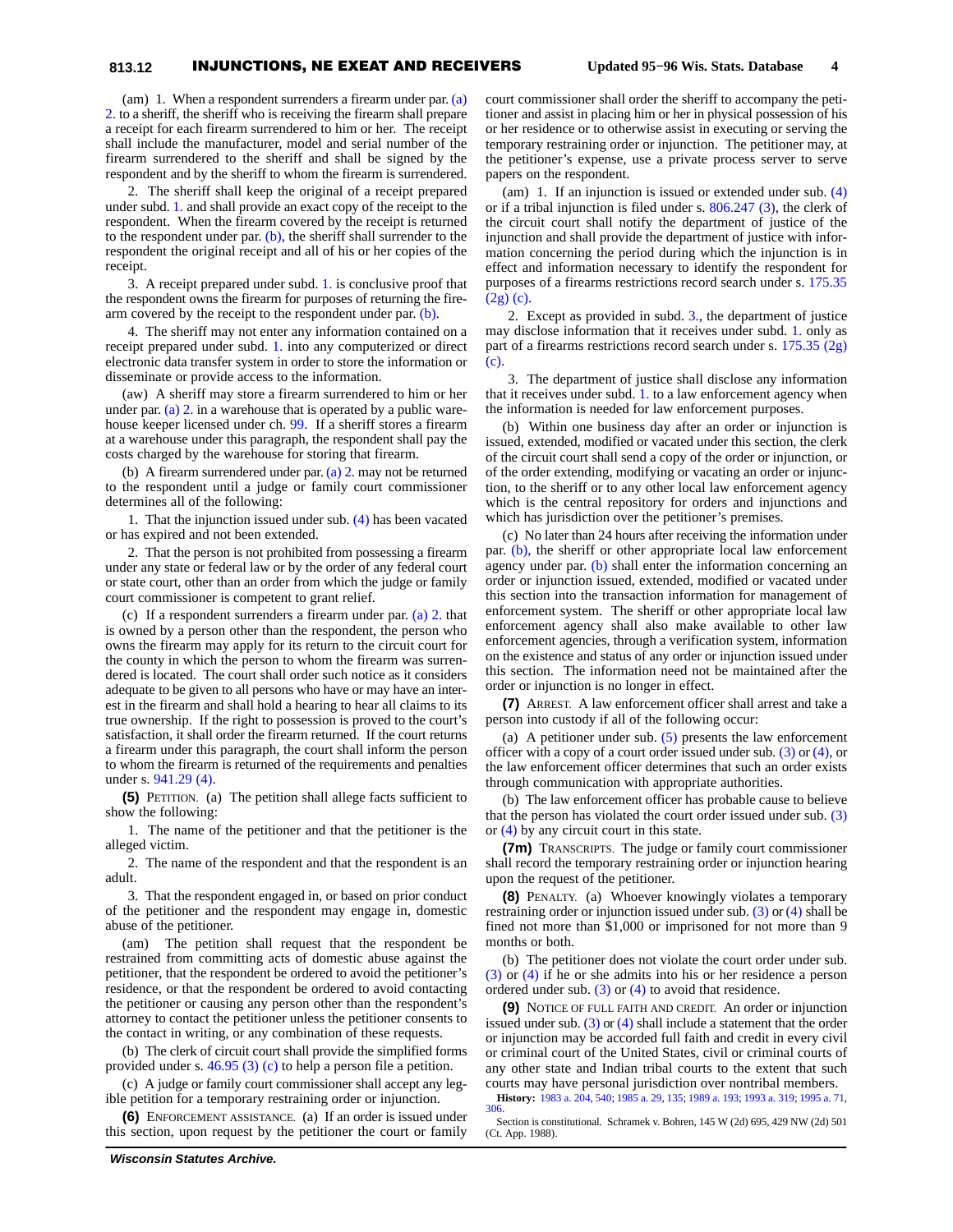Construing provision to include requirement of showing imminent danger, court concludes it is constitutional. Blazel v. Bradley, 698 F Supp. 756 (W.D. Wis. 1988).

Sub. (3) (am) provides for a limited−term injunction as an alternative to the court when three stated conditions are met. Johnson v. Miller, 157 W (2d) 482, 459 NW (2d) 886 (Ct. App. 1990).

See note to 813.125 citing State v. Bouzel, 168 W (2d) 642, 484 NW (2d) 362 (Ct. App. 1992).

Under sub. (4) (c), the total length of an injunction plus all extensions may not exceed two years. State v. Jankowski, 173 W (2d) 522, 694 NW (2d) 215 (Ct. App. 1992).

An injunction granted under this section must be for the period requested, not exceeding 2 years. This section does not authorize granting an injunction without filing a formal petition, thus precluding an injunction against a petitioner. Laluzerne v. Strange, 200 W (2d) 179, 546 NW (2d) 182 (Ct. App. 1996).

#### **813.122 Child abuse restraining orders and injunctions. (1)** DEFINITIONS. In this section:

(a) "Abuse" has the meaning given in s.  $48.02$  (1) and, in addition, includes a threat to engage in any conduct under s. [48.02 \(1\).](https://docs.legis.wisconsin.gov/document/statutes/1995/48.02(1))

(b) "Child" means any person under 18 years of age.

(c) "Child victim" means the child who is the victim or the alleged victim of abuse.

(d) "Child victim advocate" means any person who counsels child victims, assists child victims in coping with the impact of the crime or otherwise acts in support of child victims.

**(2)** COMMENCEMENT OF ACTION AND RESPONSE. No action under this section may be commenced by complaint and summons. An action under this section may be commenced only by a petition described under sub. [\(6\) \(a\).](https://docs.legis.wisconsin.gov/document/statutes/1995/813.122(6)(a)) The action commences with service of the petition upon the respondent if a copy of the petition is filed before service or promptly after service. The child victim or a parent, stepparent or legal guardian of the child victim may be a petitioner under this section. Section [813.06](https://docs.legis.wisconsin.gov/document/statutes/1995/813.06) does not apply to an action under this section. The respondent may respond to the petition either in writing before or at the hearing on the issuance of the injunction or orally at that hearing.

**(3)** GENERAL PROCEDURE. (a) Procedure for an action under this section is in 2 parts. First, if the petitioner requests a temporary restraining order, the court or court commissioner shall issue or refuse to issue that order. Second, the court shall hold a hearing under sub. [\(5\)](https://docs.legis.wisconsin.gov/document/statutes/1995/813.122(5)) on whether to issue an injunction, which is the final relief. If the court or court commissioner issues a temporary restraining order, the order shall set forth the date for the hearing on an injunction. If the court or court commissioner does not issue a temporary restraining order, the date for the hearing shall be set upon motion by either party.

(b) The court or court commissioner, on its own motion or the motion of any party, may order one or more of the following:

1. That a guardian ad litem be appointed for the child victim in accordance with s. [48.235](https://docs.legis.wisconsin.gov/document/statutes/1995/48.235).

2. That all persons, other than the parties, their attorneys, witnesses, child victim advocates, service representatives, as defined in s. [895.73 \(1\) \(c\),](https://docs.legis.wisconsin.gov/document/statutes/1995/895.73(1)(c)) court personnel and any guardian ad litem, be excluded from any hearing under this section.

3. That access to any record of an action under this section be available only to the parties, their attorneys, any guardian ad litem, court personnel and any applicable court upon appeal.

(bm) The court or court commissioner shall appoint a guardian ad litem if the respondent is a parent of the child.

(c) An action under this section may pertain to more than one child victim.

**(4)** TEMPORARY RESTRAINING ORDER. (a) A judge or court commissioner shall issue a temporary restraining order ordering the respondent to avoid the child victim's residence or any premises temporarily occupied by the child victim or both, and to avoid contacting or causing any person other than a party's attorney to contact the child victim unless the petitioner consents in writing and the judge or court commissioner agrees that the contact is in the best interests of the child victim, if all of the following occur:

1. The petitioner submits to the judge or court commissioner a petition alleging the elements set forth under sub. [\(6\) \(a\)](https://docs.legis.wisconsin.gov/document/statutes/1995/813.122(6)(a)).

2. The judge or court commissioner finds reasonable grounds to believe that the respondent has engaged in, or based on prior conduct of the child victim and the respondent may engage in, abuse of the child victim.

(b) Notice need not be given to the respondent before issuing a temporary restraining order under this subsection. A temporary restraining order may be entered only against the respondent named in the petition.

(c) The temporary restraining order is in effect until a hearing is held on issuance of an injunction under sub. [\(5\).](https://docs.legis.wisconsin.gov/document/statutes/1995/813.122(5)) A judge shall hold a hearing on issuance of an injunction within 7 days after the temporary restraining order is issued, unless the time is extended upon the written consent of the parties or extended once for 7 days upon a finding that the respondent has not been served with a copy of the temporary restraining order although the petitioner has exercised due diligence.

**(5)** INJUNCTION. (a) A judge may grant an injunction ordering the respondent to avoid the child victim's residence or any premises temporarily occupied by the child victim or both, and to avoid contacting or causing any person other than a party's attorney to contact the child victim unless the petitioner consents to that contact in writing and the judge agrees that the contact is in the best interests of the child victim, if all of the following occur:

1. The petitioner files a petition alleging the elements set forth under sub.  $(6)$   $(a)$ .

2. The petitioner serves upon the respondent a copy of the petition and notice of the time for hearing on the issuance of the injunction, or the respondent serves upon the petitioner notice of the time for hearing on the issuance of the injunction.

3. After hearing, the judge finds reasonable grounds to believe that the respondent has engaged in, or based upon prior conduct of the child victim and the respondent may engage in, abuse of the child victim.

(b) If the respondent is the parent of the child victim, the judge shall modify the order under par. [\(a\)](https://docs.legis.wisconsin.gov/document/statutes/1995/813.122(5)(a)) to provide the parent reasonable visitation rights, unless the judge finds that visitation would endanger the child's physical, mental or emotional health. The judge may provide that any authorized visitation be supervised.

(c) The injunction may be entered only against the respondent named in the petition.

(d) 1. An injunction under this subsection is effective according to its terms, but for not more than 2 years or until the child victim attains 18 years of age, whichever occurs first.

2. When an injunction in effect for less than 6 months expires, the court shall extend the injunction if the petitioner states that an extension is necessary to protect the child victim. This extension shall remain in effect until 6 months after the date the court first entered the injunction or until the child attains 18 years of age, whichever occurs first.

3. If the petitioner states that an extension is necessary to protect the child victim, the court may extend the injunction for not more than 2 years or until the child attains 18 years of age, whichever occurs first.

4. Notice need not be given to the respondent before extending an injunction under subd. [2.](https://docs.legis.wisconsin.gov/document/statutes/1995/813.122(5)(d)2.) or [3.](https://docs.legis.wisconsin.gov/document/statutes/1995/813.122(5)(d)3.) The petitioner shall notify the respondent after the court extends an injunction under subd. [2.](https://docs.legis.wisconsin.gov/document/statutes/1995/813.122(5)(d)2.) or [3.](https://docs.legis.wisconsin.gov/document/statutes/1995/813.122(5)(d)3.)

(e) An injunction under this section may direct the payment of child support using a method of calculation authorized under s. [767.25](https://docs.legis.wisconsin.gov/document/statutes/1995/767.25).

**(5m)** NOTICE OF RESTRICTION ON FIREARM POSSESSION; SUR-RENDER OF FIREARMS. (a) An injunction issued under sub. [\(5\)](https://docs.legis.wisconsin.gov/document/statutes/1995/813.122(5)) shall do all of the following:

1. Inform the respondent named in the petition of the requirements and penalties under s. [941.29.](https://docs.legis.wisconsin.gov/document/statutes/1995/941.29)

2. Except as provided in par. [\(ag\)](https://docs.legis.wisconsin.gov/document/statutes/1995/813.122(5m)(ag)), require the respondent to surrender any firearms that he or she owns or has in his or her possession to the sheriff of the county in which the action under this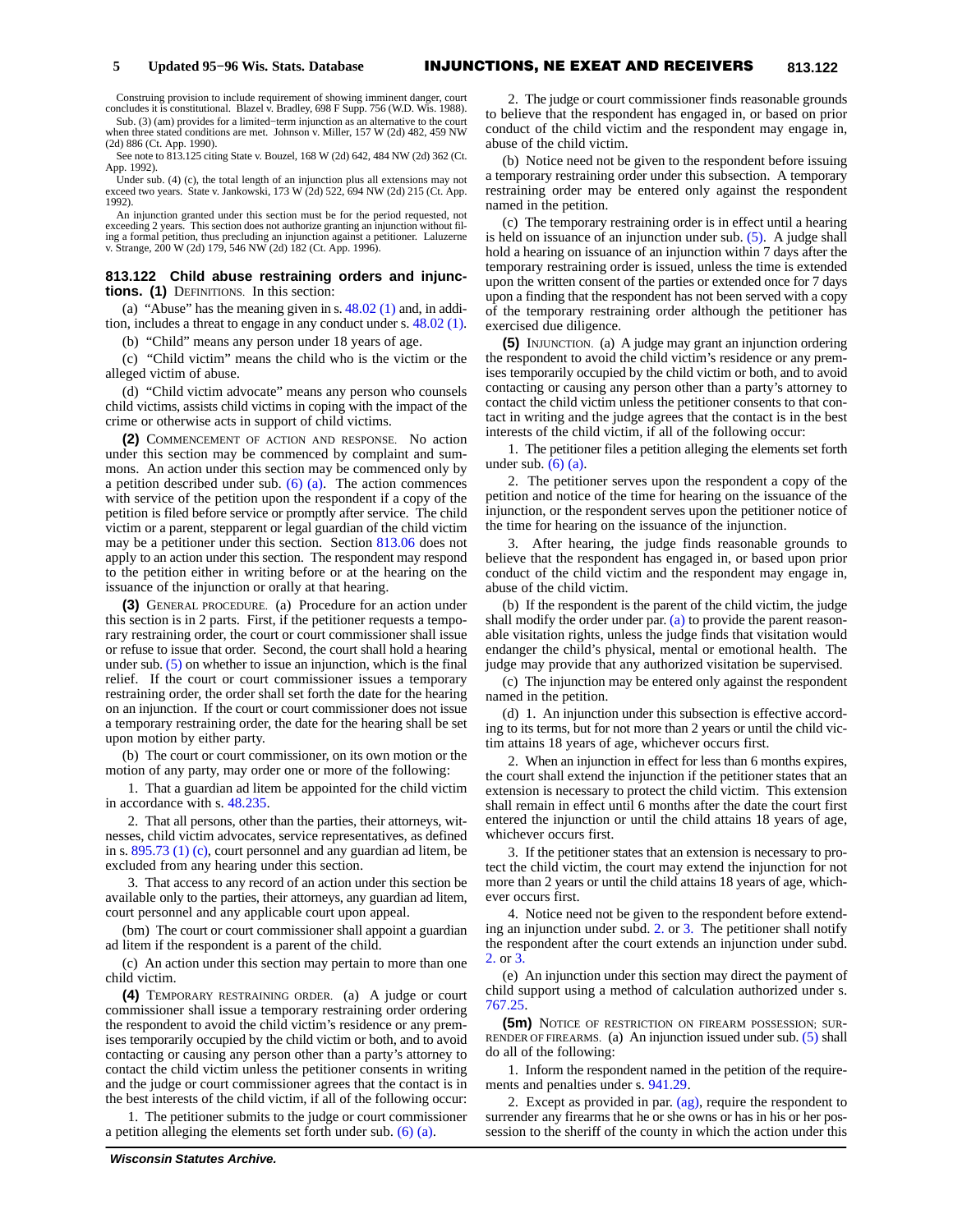section was commenced, to the sheriff of the county in which the respondent resides or to another person designated by the respondent and approved by the judge or court commissioner. The judge or court commissioner shall approve the person designated by the respondent unless the judge or court commissioner finds that the person is inappropriate and places the reasons for the finding on the record. If a firearm is surrendered to a person designated by the respondent and approved by the judge or court commissioner, the judge or court commissioner shall inform the person to whom the firearm is surrendered of the requirements and penalties under s. [941.29 \(4\).](https://docs.legis.wisconsin.gov/document/statutes/1995/941.29(4))

(ag) If the respondent is a peace officer, an injunction issued under sub. [\(5\)](https://docs.legis.wisconsin.gov/document/statutes/1995/813.122(5)) may not require the respondent to surrender a firearm that he or she is required, as a condition of employment, to possess whether or not he or she is on duty.

(am) 1. When a respondent surrenders a firearm under par. [\(a\)](https://docs.legis.wisconsin.gov/document/statutes/1995/813.122(5m)(a)2.) [2.](https://docs.legis.wisconsin.gov/document/statutes/1995/813.122(5m)(a)2.) to a sheriff, the sheriff who is receiving the firearm shall prepare a receipt for each firearm surrendered to him or her. The receipt shall include the manufacturer, model and serial number of the firearm surrendered to the sheriff and shall be signed by the respondent and by the sheriff to whom the firearm is surrendered.

2. The sheriff shall keep the original of a receipt prepared under subd. [1.](https://docs.legis.wisconsin.gov/document/statutes/1995/813.122(5m)(am)1.) and shall provide an exact copy of the receipt to the respondent. When the firearm covered by the receipt is returned to the respondent under par.  $(b)$ , the sheriff shall surrender to the respondent the original receipt and all of his or her copies of the receipt.

3. A receipt prepared under subd. [1.](https://docs.legis.wisconsin.gov/document/statutes/1995/813.122(5m)(am)1.) is conclusive proof that the respondent owns the firearm for purposes of returning the firearm covered by the receipt to the respondent under par. [\(b\)](https://docs.legis.wisconsin.gov/document/statutes/1995/813.122(5m)(b)).

4. The sheriff may not enter any information contained on a receipt prepared under subd. [1.](https://docs.legis.wisconsin.gov/document/statutes/1995/813.122(5m)(am)1.) into any computerized or direct electronic data transfer system in order to store the information or disseminate or provide access to the information.

(aw) A sheriff may store a firearm surrendered to him or her under par. [\(a\) 2.](https://docs.legis.wisconsin.gov/document/statutes/1995/813.122(5m)(a)2.) in a warehouse that is operated by a public warehouse keeper licensed under ch. [99.](https://docs.legis.wisconsin.gov/document/statutes/1995/ch.%2099) If a sheriff stores a firearm at a warehouse under this paragraph, the respondent shall pay the costs charged by the warehouse for storing that firearm.

(b) A firearm surrendered under par. [\(a\) 2.](https://docs.legis.wisconsin.gov/document/statutes/1995/813.122(5m)(a)2.) may not be returned to the respondent until a judge or court commissioner determines all of the following:

1. That the injunction issued under sub. [\(5\)](https://docs.legis.wisconsin.gov/document/statutes/1995/813.122(5)) has been vacated or has expired and not been extended.

2. That the person is not prohibited from possessing a firearm under any state or federal law or by the order of any federal court or state court, other than an order from which the judge or court commissioner is competent to grant relief.

(c) If a respondent surrenders a firearm under par. [\(a\) 2.](https://docs.legis.wisconsin.gov/document/statutes/1995/813.122(5m)(a)2.) that is owned by a person other than the respondent, the person who owns the firearm may apply for its return to the circuit court for the county in which the person to whom the firearm was surrendered is located. The court shall order such notice as it considers adequate to be given to all persons who have or may have an interest in the firearm and shall hold a hearing to hear all claims to its true ownership. If the right to possession is proved to the court's satisfaction, it shall order the firearm returned. If the court returns a firearm under this paragraph, the court shall inform the person to whom the firearm is returned of the requirements and penalties under s. [941.29 \(4\).](https://docs.legis.wisconsin.gov/document/statutes/1995/941.29(4))

**(6)** PETITION. (a) The petition shall allege facts sufficient to show the following:

1. The name of the petitioner and the child victim.

2. The name of the respondent.

3. That the respondent engaged in, or based on prior conduct of the respondent and the child victim may engage in, abuse of the child victim.

(b) Upon request, the clerk of circuit court shall provide, without cost, the simplified forms obtained under s.  $46.03$  (7) (d) to a petitioner.

**(7)** CONTACT. Any order under this section directing a person to avoid contact with a child victim prohibits the person from knowingly touching, meeting, communicating or being in visual or audio contact with the child victim, except as provided in any modifications of the order under sub. [\(5\) \(b\)](https://docs.legis.wisconsin.gov/document/statutes/1995/813.122(5)(b)).

**(9)** ENFORCEMENT ASSISTANCE. (a) If an order is issued under this section, upon request by the petitioner, the court or court commissioner, as applicable, shall order the sheriff to assist in executing or serving the temporary restraining order or injunction.

(am) 1. If an injunction is issued or extended under sub. [\(5\)](https://docs.legis.wisconsin.gov/document/statutes/1995/813.122(5)), the clerk of the circuit court shall notify the department of justice of the injunction and shall provide the department of justice with information concerning the period during which the injunction is in effect and information necessary to identify the respondent for purposes of a firearms restrictions record search under s. [175.35](https://docs.legis.wisconsin.gov/document/statutes/1995/175.35(2g)(c)) [\(2g\) \(c\).](https://docs.legis.wisconsin.gov/document/statutes/1995/175.35(2g)(c))

2. Except as provided in subd. [3.](https://docs.legis.wisconsin.gov/document/statutes/1995/813.122(9)(am)3.), the department of justice may disclose information that it receives under subd. [1.](https://docs.legis.wisconsin.gov/document/statutes/1995/813.122(9)(am)1.) only as part of a firearms restrictions record search under s. [175.35 \(2g\)](https://docs.legis.wisconsin.gov/document/statutes/1995/175.35(2g)(c)) [\(c\)](https://docs.legis.wisconsin.gov/document/statutes/1995/175.35(2g)(c)).

3. The department of justice shall disclose any information that it receives under subd. [1.](https://docs.legis.wisconsin.gov/document/statutes/1995/813.122(9)(am)1.) to a law enforcement agency when the information is needed for law enforcement purposes.

(b) Within one business day after an order or injunction is issued, extended, modified or vacated under this section, the clerk of the circuit court shall send a copy of the order or injunction, or of the order extending, modifying or vacating an order or injunction, to the sheriff or to any other local law enforcement agency which is the central repository for orders and injunctions and which has jurisdiction over the child victim's premises.

(c) The sheriff or other appropriate local law enforcement agency under par. [\(b\)](https://docs.legis.wisconsin.gov/document/statutes/1995/813.122(9)(b)) shall enter the information received under par. [\(b\)](https://docs.legis.wisconsin.gov/document/statutes/1995/813.122(9)(b)) concerning an order or injunction issued, extended, modified or vacated under this section into the transaction information for management of enforcement system no later than 24 hours after receiving the information and shall make available to other law enforcement agencies, through a verification system, information on the existence and status of any order or injunction issued under this section. The information need not be maintained after the order or injunction is no longer in effect.

**(10)** ARREST. A law enforcement officer shall arrest and take a person into custody if all of the following occur:

(a) A petitioner under sub.  $(6)$  (a) presents the law enforcement officer with a copy of an order issued under sub. [\(4\)](https://docs.legis.wisconsin.gov/document/statutes/1995/813.122(4)) or [\(5\),](https://docs.legis.wisconsin.gov/document/statutes/1995/813.122(5)) or the law enforcement officer determines that such an order exists through communication with appropriate authorities.

(b) The law enforcement officer has probable cause to believe that the person has violated the order issued under sub. [\(4\)](https://docs.legis.wisconsin.gov/document/statutes/1995/813.122(4)) or [\(5\)](https://docs.legis.wisconsin.gov/document/statutes/1995/813.122(5)).

**(11)** PENALTY. Whoever knowingly violates a temporary restraining order or injunction issued under this section shall be fined not more than \$1,000 or imprisoned for not more than 9 months or both.

**(12)** NOTICE OF FULL FAITH AND CREDIT. An order or injunction issued under sub.  $(4)$  or  $(5)$  shall include a statement that the order or injunction may be accorded full faith and credit in every civil or criminal court of the United States, civil or criminal courts of any other state and Indian tribal courts to the extent that such courts may have personal jurisdiction over nontribal members.

**History:** [1985 a. 234](https://docs.legis.wisconsin.gov/document/acts/1985/234); [1987 a. 332](https://docs.legis.wisconsin.gov/document/acts/1987/332) s. [64;](https://docs.legis.wisconsin.gov/document/acts/1987/332,%20s.%2064) Sup. Ct. Order, 151 W (2d) xxv (1989); [1991 a. 276](https://docs.legis.wisconsin.gov/document/acts/1991/276); [1993 a. 227,](https://docs.legis.wisconsin.gov/document/acts/1993/227) [318;](https://docs.legis.wisconsin.gov/document/acts/1993/318) [1995 a. 71](https://docs.legis.wisconsin.gov/document/acts/1995/71), [275](https://docs.legis.wisconsin.gov/document/acts/1995/275), [306](https://docs.legis.wisconsin.gov/document/acts/1995/306), [456](https://docs.legis.wisconsin.gov/document/acts/1995/456).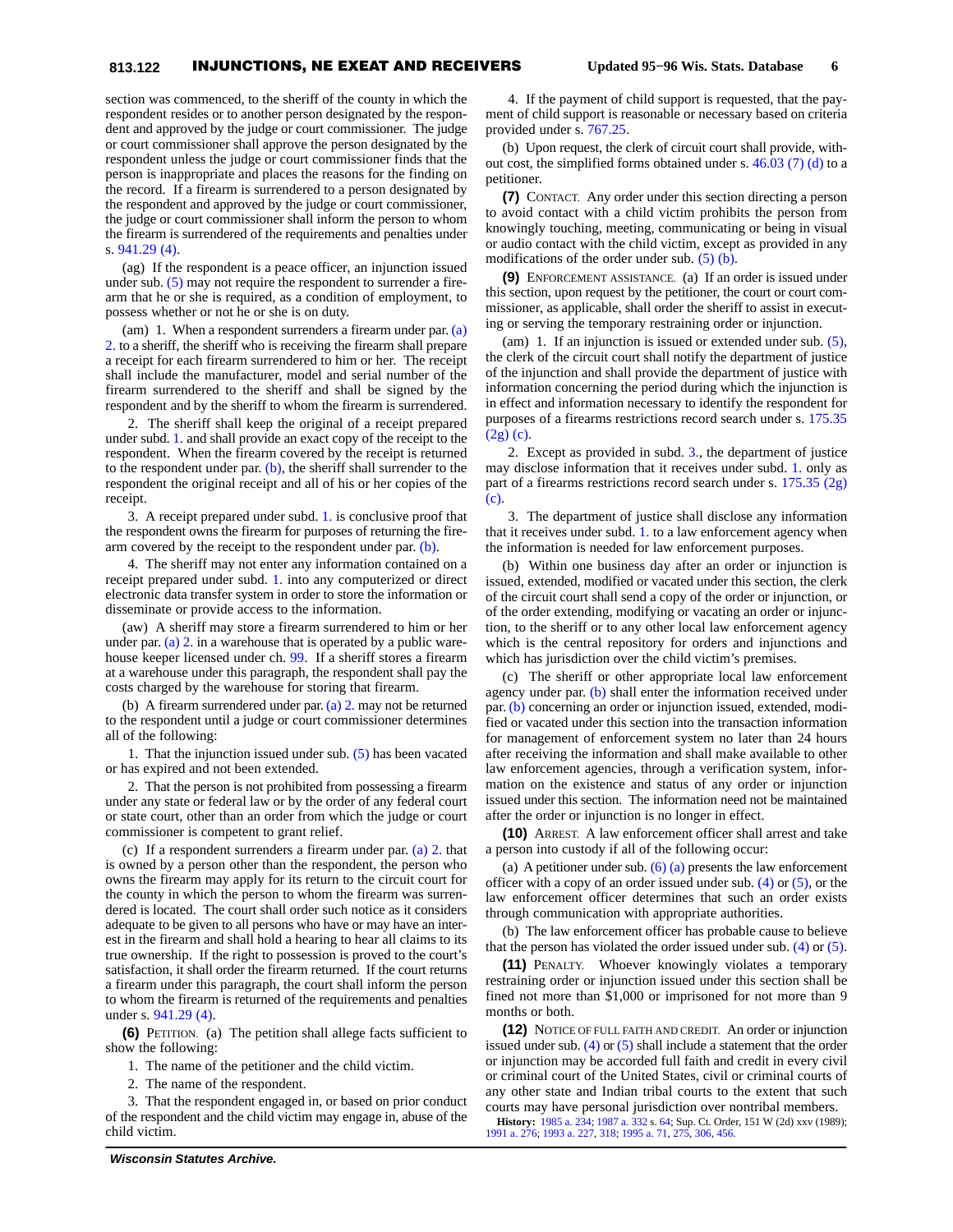**813.123 Vulnerable adult restraining orders and injunctions. (1)** DEFINITIONS. In this section:

(a) "Abuse" has the meaning given in s. [55.01 \(1\).](https://docs.legis.wisconsin.gov/document/statutes/1995/55.01(1))

(b) "Bodily harm" has the meaning given in s. [939.22 \(4\)](https://docs.legis.wisconsin.gov/document/statutes/1995/939.22(4)).

(c) "County protective services agency" means the county department designated in s. [55.02.](https://docs.legis.wisconsin.gov/document/statutes/1995/55.02)

(d) "False representation" includes a promise that is made with the intent not to fulfill the promise.

(e) "Great bodily harm" has the meaning given in s. [939.22](https://docs.legis.wisconsin.gov/document/statutes/1995/939.22(14)) [\(14\).](https://docs.legis.wisconsin.gov/document/statutes/1995/939.22(14))

(f) "Misappropriation of property" has the meaning given in s. [55.01 \(4p\).](https://docs.legis.wisconsin.gov/document/statutes/1995/55.01(4p))

(g) "Neglect" has the meaning given in s. [55.01 \(4r\)](https://docs.legis.wisconsin.gov/document/statutes/1995/55.01(4r)).

(h) "Vulnerable adult" has the meaning given in s. [940.285 \(1\)](https://docs.legis.wisconsin.gov/document/statutes/1995/940.285(1)(e)) [\(e\).](https://docs.legis.wisconsin.gov/document/statutes/1995/940.285(1)(e))

**(2)** COMMENCEMENT OF ACTION AND RESPONSE. No action under this section may be commenced by complaint and summons. An action under this section may be commenced only by a petition described under sub.  $(6)$ . The action commences with service of the petition upon the respondent if a copy of the petition is filed before service or promptly after service. The vulnerable adult, a parent, an adult sibling, an adult child or the legal guardian of the vulnerable adult or a county protective services agency may be a petitioner under this section. Section [813.06](https://docs.legis.wisconsin.gov/document/statutes/1995/813.06) does not apply to an action under this section. The respondent may respond to the petition either in writing before or at the hearing on the issuance of the injunction or orally at that hearing.

**(3)** GENERAL PROCEDURE. (a) Procedure for an action under this section is in 2 parts. First, if the petitioner requests a temporary restraining order, the court or court commissioner shall issue or refuse to issue that order. Second, the court shall hold a hearing under sub. [\(5\)](https://docs.legis.wisconsin.gov/document/statutes/1995/813.123(5)) on whether to issue an injunction, which is the final relief. If the court or court commissioner issues a temporary restraining order, the order shall set forth the date for the hearing on an injunction. If the court or court commissioner does not issue a temporary restraining order, the date for the hearing shall be set upon motion by either party.

(b) The court or court commissioner, on its or his or her own motion or the motion of any party, may order one or more of the following:

1. That a guardian ad litem be appointed under s. [880.331 \(1\)](https://docs.legis.wisconsin.gov/document/statutes/1995/880.331(1)) for the vulnerable adult.

2. That all persons, other than the vulnerable adult, the parties, their attorneys, a representative of the county protective services agency, witnesses, court personnel and any guardian or any guardian ad litem, be excluded from any hearing under this section.

3. That access to any record of an action under this section be available only to the vulnerable adult, the parties, their attorneys, any guardian or any guardian ad litem, the county protective services agency, court personnel and any applicable court upon appeal.

**(4)** TEMPORARY RESTRAINING ORDER. (a) Unless the vulnerable adult, guardian or guardian ad litem consents in writing and the judge or court commissioner agrees that the contact is in the best interests of the vulnerable adult, a judge or court commissioner shall issue a temporary restraining order ordering the respondent to avoid interference with an investigation of the vulnerable adult under s. [55.043,](https://docs.legis.wisconsin.gov/document/statutes/1995/55.043) the delivery of protective services to the vulnerable adult under s. [55.05](https://docs.legis.wisconsin.gov/document/statutes/1995/55.05) or a protective placement of the vulnerable adult under s. [55.06](https://docs.legis.wisconsin.gov/document/statutes/1995/55.06) if all of the following occur:

1. The petitioner submits to the judge or court commissioner a petition alleging the elements set forth under sub. [\(6\).](https://docs.legis.wisconsin.gov/document/statutes/1995/813.123(6))

2. The judge or court commissioner finds reasonable grounds to believe that the respondent has interfered with, or based on prior conduct of the respondent may interfere with, an investigation of the vulnerable adult under s. [55.043](https://docs.legis.wisconsin.gov/document/statutes/1995/55.043), the delivery of protective services to the vulnerable adult under s. [55.05](https://docs.legis.wisconsin.gov/document/statutes/1995/55.05) or a protective placement of the vulnerable adult under s. [55.06](https://docs.legis.wisconsin.gov/document/statutes/1995/55.06).

(c) The temporary restraining order is in effect until a hearing is held on issuance of an injunction under sub. [\(5\).](https://docs.legis.wisconsin.gov/document/statutes/1995/813.123(5)) A judge shall hold a hearing on issuance of an injunction within 7 days after the temporary restraining order is issued, unless the time is extended upon the written consent of the parties or extended once for 7 days upon a finding that the respondent has not been served with a copy of the temporary restraining order although the petitioner has exercised due diligence.

**(5)** INJUNCTION. (a) Unless the vulnerable adult, guardian or guardian ad litem consents to that contact in writing and the judge agrees that the contact is in the best interests of the vulnerable adult, a judge may grant an injunction ordering the respondent to avoid interference with an investigation of the vulnerable adult under s. [55.043,](https://docs.legis.wisconsin.gov/document/statutes/1995/55.043) the delivery of protective services to the vulnerable adult under s. [55.05](https://docs.legis.wisconsin.gov/document/statutes/1995/55.05) or a protective placement of the vulnerable adult under s. [55.06](https://docs.legis.wisconsin.gov/document/statutes/1995/55.06) if all of the following occur:

1. The petitioner files a petition alleging the elements set forth under sub.  $(6)$ .

2. The petitioner serves upon the respondent a copy of the petition and notice of the time for hearing on the issuance of the injunction, or the respondent serves upon the petitioner notice of the time for hearing on the issuance of the injunction.

3. After hearing, the judge finds reasonable cause to believe any of the following:

a. That the respondent has interfered with, or based upon prior conduct of the respondent may interfere with, an investigation of the vulnerable adult under s. [55.043](https://docs.legis.wisconsin.gov/document/statutes/1995/55.043) and that the interference complained of, if continued, would make it difficult to determine if abuse, neglect or misappropriation of property is occurring or may recur.

b. That the respondent has interfered with the delivery to the vulnerable adult of protective services under s. [55.05](https://docs.legis.wisconsin.gov/document/statutes/1995/55.05) or a protective placement of the vulnerable adult under s. [55.06](https://docs.legis.wisconsin.gov/document/statutes/1995/55.06) after the offer of services or placement has been made and the vulnerable adult or his or her guardian, if any, has consented to receipt of the protective services or placement.

(b) The injunction may be entered only against the respondent named in the petition.

(c) 1. An injunction under this subsection is effective according to its terms, but for not more than 2 years.

2. When an injunction that has been in effect for less than 6 months expires, the court shall extend the injunction if the petitioner states that an extension is necessary to protect the vulnerable adult. This extension shall remain in effect until 6 months after the date on which the court first entered the injunction.

3. If the petitioner states that an extension is necessary to protect the vulnerable adult, the court may extend the injunction for not more than 2 years.

4. Notice need not be given to the respondent before extending an injunction under subd. [2.](https://docs.legis.wisconsin.gov/document/statutes/1995/813.123(5)(c)2.) or [3.](https://docs.legis.wisconsin.gov/document/statutes/1995/813.123(5)(c)3.) The petitioner shall notify the respondent after the court extends an injunction under subd. [2.](https://docs.legis.wisconsin.gov/document/statutes/1995/813.123(5)(c)2.) or [3.](https://docs.legis.wisconsin.gov/document/statutes/1995/813.123(5)(c)3.)

**(6)** PETITION. The petition shall allege facts sufficient to show the following:

(a) The name of the petitioner and the vulnerable adult.

(b) The name of the respondent and that the respondent is an adult.

(c) That the respondent interfered with, or based on prior conduct of the respondent may interfere with, an investigation of the vulnerable adult under s. [55.043,](https://docs.legis.wisconsin.gov/document/statutes/1995/55.043) the delivery of protective services to the vulnerable adult under s. [55.05](https://docs.legis.wisconsin.gov/document/statutes/1995/55.05) or a protective placement of the vulnerable adult under s. [55.06.](https://docs.legis.wisconsin.gov/document/statutes/1995/55.06)

**(7)** INTERFERENCE ORDER. Any order under this section directing a person to avoid interference with an investigation of a vul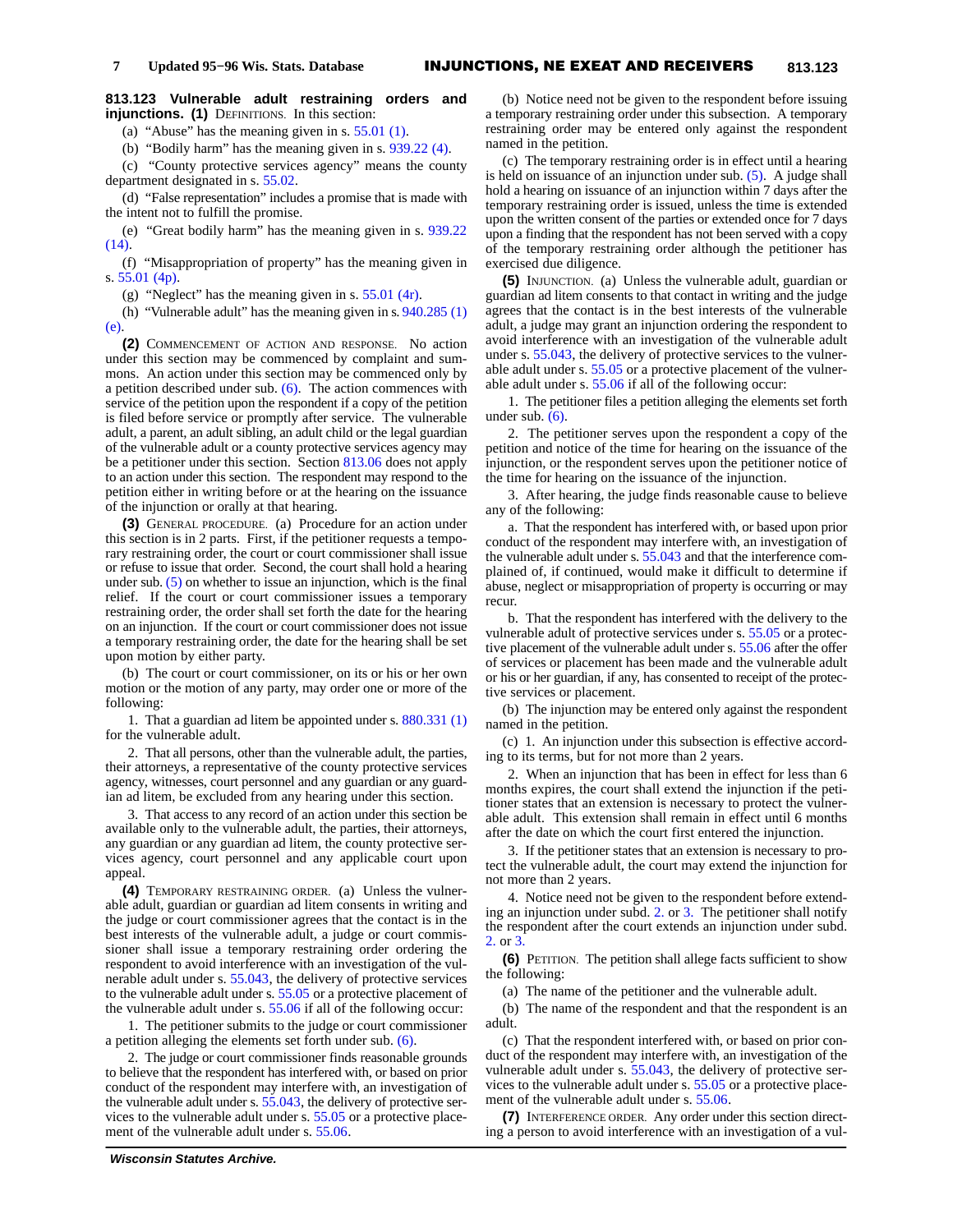nerable adult under s. [55.043,](https://docs.legis.wisconsin.gov/document/statutes/1995/55.043) the delivery of protective services to a vulnerable adult under s. [55.05](https://docs.legis.wisconsin.gov/document/statutes/1995/55.05) or a protective placement of a vulnerable adult under s. [55.06](https://docs.legis.wisconsin.gov/document/statutes/1995/55.06) prohibits the person from intentionally preventing a representative or employe of the county protective services agency from meeting, communicating or being in visual or audio contact with the vulnerable adult, except as provided in the order.

**(8)** ENFORCEMENT ASSISTANCE. (a) If an order is issued under this section, upon request by the petitioner, the court or court commissioner shall order the sheriff to assist in executing or serving the temporary restraining order or injunction.

(b) Within one business day after an order or injunction is issued, extended, modified or vacated under this section, the clerk of circuit court shall send a copy of the order or injunction, or of the order extending, modifying or vacating an order or injunction, to the sheriff or to any other local law enforcement agency which is the central repository for orders and injunctions and which has jurisdiction over the vulnerable adult's premises.

(c) The sheriff or other appropriate local law enforcement agency under par. [\(b\)](https://docs.legis.wisconsin.gov/document/statutes/1995/813.123(8)(b)) shall enter the information received under par. [\(b\)](https://docs.legis.wisconsin.gov/document/statutes/1995/813.123(8)(b)) concerning an order or injunction issued, extended, modified or vacated under this section into the transaction information for management of enforcement system no later than 24 hours after receiving the information and shall make available to other law enforcement agencies, through a verification system, information on the existence and status of any order or injunction issued under this section. The information need not be maintained after the order or injunction is no longer in effect.

**(9)** ARREST. A law enforcement officer may arrest and take a person into custody if all of the following occur:

(a) A petitioner presents the law enforcement officer with a copy of an order issued under sub. [\(4\)](https://docs.legis.wisconsin.gov/document/statutes/1995/813.123(4)) or an injunction issued under sub. [\(5\),](https://docs.legis.wisconsin.gov/document/statutes/1995/813.123(5)) or the law enforcement officer determines that such an order exists through communication with appropriate authorities.

(b) The law enforcement officer has probable cause to believe that the person has violated the order issued under sub. [\(4\)](https://docs.legis.wisconsin.gov/document/statutes/1995/813.123(4)) or the injunction issued under sub. [\(5\)](https://docs.legis.wisconsin.gov/document/statutes/1995/813.123(5)).

**(10)** PENALTY. Whoever intentionally violates a temporary restraining order or injunction issued under this section shall be fined not more than \$1,000 or imprisoned for not more than 9 months or both.

**(11)** APPLICABILITY. This section does not apply to vulnerable adults who are patients or residents of state−operated or county− operated inpatient institutions unless the alleged interference with an investigation of the vulnerable adult under s. [55.043](https://docs.legis.wisconsin.gov/document/statutes/1995/55.043) or with the delivery to the vulnerable adult of protective services under s. [55.05](https://docs.legis.wisconsin.gov/document/statutes/1995/55.05) or a protective placement of the vulnerable adult under s. [55.06](https://docs.legis.wisconsin.gov/document/statutes/1995/55.06) is alleged to have been done by a person other than an employe of the inpatient institution.

**(12)** NOTICE OF FULL FAITH AND CREDIT. An order or injunction issued under sub.  $(4)$  or  $(5)$  shall include a statement that the order or injunction may be accorded full faith and credit in every civil or criminal court of the United States, civil or criminal courts of any other state and Indian tribal courts to the extent that such courts may have personal jurisdiction over nontribal members.

**History:** [1993 a. 445](https://docs.legis.wisconsin.gov/document/acts/1993/445); [1995 a. 71,](https://docs.legis.wisconsin.gov/document/acts/1995/71) [306.](https://docs.legis.wisconsin.gov/document/acts/1995/306)

**813.125 Harassment restraining orders and injunctions. (1)** DEFINITION. In this section, "harassment" means any of the following:

(a) Striking, shoving, kicking or otherwise subjecting another person to physical contact or attempting or threatening to do the same.

(b) Engaging in a course of conduct or repeatedly committing acts which harass or intimidate another person and which serve no legitimate purpose.

**(2)** COMMENCEMENT OF ACTION. An action under this section may be commenced by filing a petition described under sub. [\(5\)](https://docs.legis.wisconsin.gov/document/statutes/1995/813.125(5)(a)) [\(a\)](https://docs.legis.wisconsin.gov/document/statutes/1995/813.125(5)(a)). No action under this section may be commenced by service of summons. Section [813.06](https://docs.legis.wisconsin.gov/document/statutes/1995/813.06) does not apply to an action under this section.

**(3)** TEMPORARY RESTRAINING ORDER. (a) A judge or court commissioner may issue a temporary restraining order ordering the respondent to cease or avoid the harassment of another person, if all of the following occur:

1. The petitioner files a petition alleging the elements set forth under sub.  $(5)$  (a).

2. The judge or court commissioner finds reasonable grounds to believe that the respondent has violated s. [947.013](https://docs.legis.wisconsin.gov/document/statutes/1995/947.013).

(b) Notice need not be given to the respondent before issuing a temporary restraining order under this subsection. A temporary restraining order may be entered only against the respondent named in the petition.

(c) The temporary restraining order is in effect until a hearing is held on issuance of an injunction under sub. [\(4\)](https://docs.legis.wisconsin.gov/document/statutes/1995/813.125(4)). A judge or court commissioner shall hold a hearing on issuance of an injunction within 7 days after the temporary restraining order is issued, unless the time is extended upon the written consent of the parties or extended once for 7 days upon a finding that the respondent has not been served with a copy of the temporary restraining order although the petitioner has exercised due diligence.

**(4)** INJUNCTION. (a) A judge or court commissioner may grant an injunction ordering the respondent to cease or avoid the harassment of another person, if all of the following occur:

1. The petitioner has filed a petition alleging the elements set forth under sub.  $(5)$  (a).

2. The petitioner serves upon the respondent a copy of a restraining order obtained under sub. [\(3\)](https://docs.legis.wisconsin.gov/document/statutes/1995/813.125(3)) and notice of the time for the hearing on the issuance of the injunction under sub.  $(3)$  (c). The restraining order or notice of hearing served under this subdivision shall inform the respondent that, if the judge or court commissioner issues an injunction, the judge or court commissioner may also order the respondent not to possess a firearm while the injunction is in effect.

3. After hearing, the judge or court commissioner finds reasonable grounds to believe that the respondent has violated s. [947.013.](https://docs.legis.wisconsin.gov/document/statutes/1995/947.013)

(b) The injunction may be entered only against the respondent named in the petition.

(c) An injunction under this subsection is effective according to its terms, but for not more than 2 years.

**(4m)** RESTRICTION ON FIREARM POSSESSION; SURRENDER OF FIREARMS. (a) If a judge or court commissioner issues an injunction under sub. [\(4\)](https://docs.legis.wisconsin.gov/document/statutes/1995/813.125(4)) and the judge or court commissioner determines, based on clear and convincing evidence presented at the hearing on the issuance of the injunction, that the respondent may use a firearm to cause physical harm to another or to endanger public safety, the judge or court commissioner may prohibit the respondent from possessing a firearm.

(b) An order prohibiting a respondent from possessing a firearm issued under par. [\(a\)](https://docs.legis.wisconsin.gov/document/statutes/1995/813.125(4m)(a)) remains in effect until the expiration of the injunction issued under sub. [\(4\).](https://docs.legis.wisconsin.gov/document/statutes/1995/813.125(4))

(c) An order issued under par. [\(a\)](https://docs.legis.wisconsin.gov/document/statutes/1995/813.125(4m)(a)) that prohibits a respondent from possessing a firearm shall do all of the following:

1. Inform the respondent named in the petition of the requirements and penalties under s. [941.29.](https://docs.legis.wisconsin.gov/document/statutes/1995/941.29)

2. Except as provided in par. [\(cg\)](https://docs.legis.wisconsin.gov/document/statutes/1995/813.125(4m)(cg)), require the respondent to surrender any firearms that he or she owns or has in his or her possession to the sheriff of the county in which the action under this section was commenced, to the sheriff of the county in which the respondent resides or to another person designated by the respondent and approved by the judge or court commissioner. The judge or court commissioner shall approve the person designated by the respondent unless the judge or court commissioner finds that the person is inappropriate and places the reasons for the finding on the record. If a firearm is surrendered to a person designated by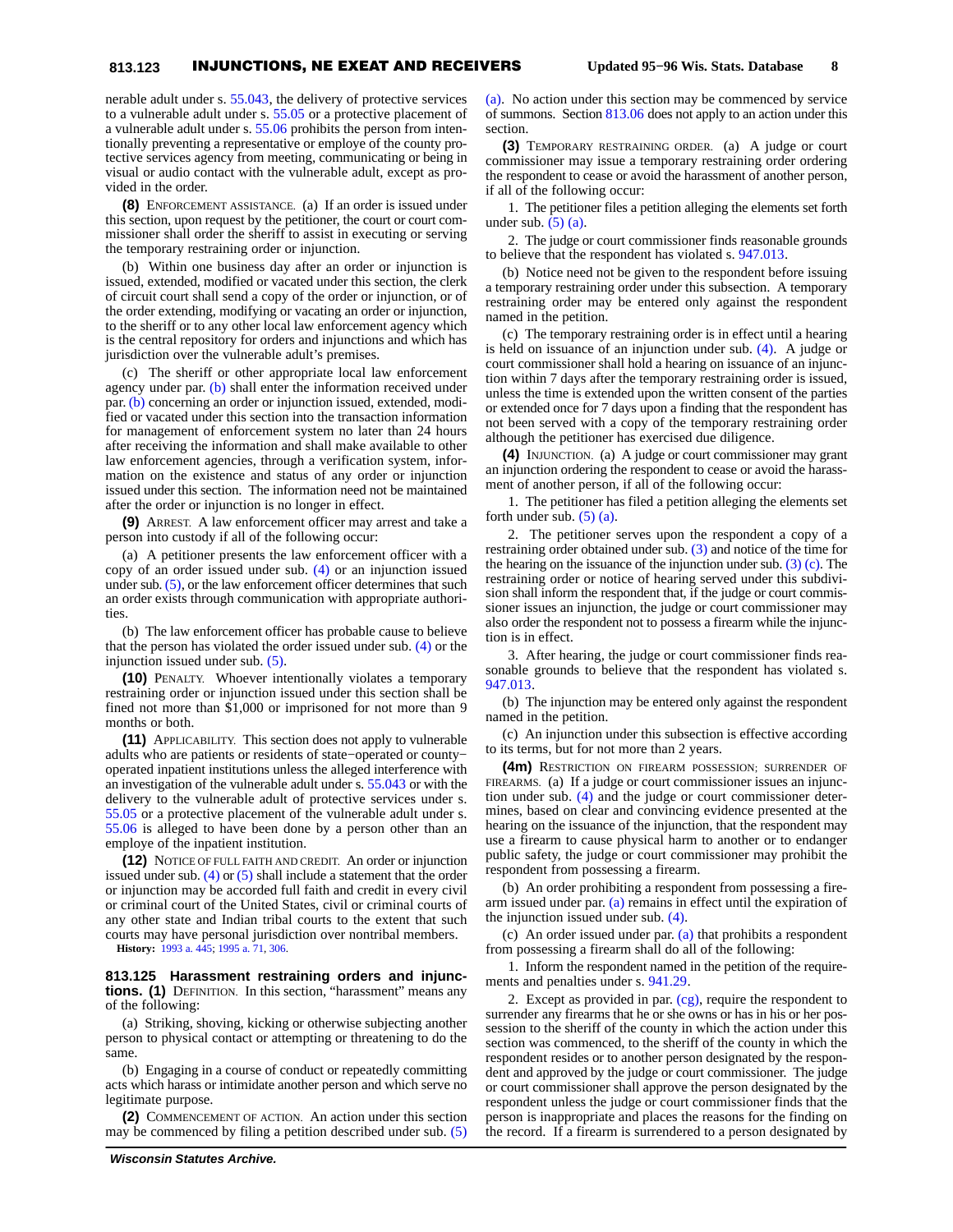the respondent and approved by the judge or court commissioner, the judge or court commissioner shall inform the person to whom the firearm is surrendered of the requirements and penalties under s. [941.29 \(4\).](https://docs.legis.wisconsin.gov/document/statutes/1995/941.29(4))

(cg) If the respondent is a peace officer, an order issued under par. [\(a\)](https://docs.legis.wisconsin.gov/document/statutes/1995/813.125(4m)(a)) may not require the respondent to surrender a firearm that he or she is required, as a condition of employment, to possess whether or not he or she is on duty.

(cm) 1. When a respondent surrenders a firearm under par.  $(c)$ [2.](https://docs.legis.wisconsin.gov/document/statutes/1995/813.125(4m)(c)2.) to a sheriff, the sheriff who is receiving the firearm shall prepare a receipt for each firearm surrendered to him or her. The receipt shall include the manufacturer, model and serial number of the firearm surrendered to the sheriff and shall be signed by the respondent and by the sheriff to whom the firearm is surrendered.

2. The sheriff shall keep the original of a receipt prepared under subd. [1.](https://docs.legis.wisconsin.gov/document/statutes/1995/813.125(4m)(cm)1.) and shall provide an exact copy of the receipt to the respondent. When the firearm covered by the receipt is returned to the respondent under par. [\(d\)](https://docs.legis.wisconsin.gov/document/statutes/1995/813.125(4m)(d)), the sheriff shall surrender to the respondent the original receipt and all of his or her copies of the receipt.

3. A receipt prepared under subd. [1.](https://docs.legis.wisconsin.gov/document/statutes/1995/813.125(4m)(cm)1.) is conclusive proof that the respondent owns the firearm for purposes of returning the firearm covered by the receipt to the respondent under par. [\(d\)](https://docs.legis.wisconsin.gov/document/statutes/1995/813.125(4m)(d)).

4. The sheriff may not enter any information contained on a receipt prepared under subd. [1.](https://docs.legis.wisconsin.gov/document/statutes/1995/813.125(4m)(cm)1.) into any computerized or direct electronic data transfer system in order to store the information or disseminate or provide access to the information.

(cw) A sheriff may store a firearm surrendered to him or her under par. [\(c\) 2.](https://docs.legis.wisconsin.gov/document/statutes/1995/813.125(4m)(c)2.) in a warehouse that is operated by a public warehouse keeper licensed under ch. [99.](https://docs.legis.wisconsin.gov/document/statutes/1995/ch.%2099) If a sheriff stores a firearm at a warehouse under this paragraph, the respondent shall pay the costs charged by the warehouse for storing that firearm.

(d) A firearm surrendered under par. [\(c\) 2.](https://docs.legis.wisconsin.gov/document/statutes/1995/813.125(4m)(c)2.) may not be returned to the respondent until a judge or court commissioner determines all of the following:

1. That the injunction issued under sub. [\(4\)](https://docs.legis.wisconsin.gov/document/statutes/1995/813.125(4)) has been vacated or has expired.

2. That the person is not prohibited from possessing a firearm under any state or federal law or by the order of any federal court or state court, other than an order from which the judge or court commissioner is competent to grant relief.

(e) If a respondent surrenders a firearm under par. [\(c\) 2.](https://docs.legis.wisconsin.gov/document/statutes/1995/813.125(4m)(c)2.) that is owned by a person other than the respondent, the person who owns the firearm may apply for its return to the circuit court for the county in which the person to whom the firearm was surrendered is located. The court shall order such notice as it considers adequate to be given to all persons who have or may have an interest in the firearm and shall hold a hearing to hear all claims to its true ownership. If the right to possession is proved to the court's satisfaction, it shall order the firearm returned. If the court returns a firearm under this paragraph, the court shall inform the person to whom the firearm is returned of the requirements and penalties under s. [941.29 \(4\).](https://docs.legis.wisconsin.gov/document/statutes/1995/941.29(4))

**(5)** PETITION. (a) The petition shall allege facts sufficient to show the following:

1. The name of the person who is the alleged victim.

- 2. The name of the respondent.
- 3. That the respondent has violated s. [947.013.](https://docs.legis.wisconsin.gov/document/statutes/1995/947.013)

(am) The petition shall inform the respondent that, if the judge or court commissioner issues an injunction, the judge or court commissioner may also order the respondent not to possess a firearm while the injunction is in effect.

(b) The clerk of circuit court shall provide simplified forms.

**(5g)** ENFORCEMENT ASSISTANCE. (a) Within one business day after an order or injunction is issued, extended, modified or vacated under this section, the clerk of the circuit court shall send a copy of the order or injunction, or of the order extending, modifying or vacating an order or injunction, to the sheriff or to any

local law enforcement agency which is the central repository for orders and injunctions and which has jurisdiction over the petitioner's premises.

(b) The sheriff or other appropriate local law enforcement agency under par. [\(a\)](https://docs.legis.wisconsin.gov/document/statutes/1995/813.125(5g)(a)) shall enter the information received under par. [\(a\)](https://docs.legis.wisconsin.gov/document/statutes/1995/813.125(5g)(a)) concerning an order or injunction issued, extended, modified or vacated under this section into the transaction information for management of enforcement system no later than 24 hours after receiving the information and shall make available to other law enforcement agencies, through a verification system, information on the existence and status of any order or injunction issued under this section. The information need not be maintained after the order or injunction is no longer in effect.

**(5m)** CONFIDENTIALITY OF VICTIM'S ADDRESS. The petition under sub.  $(5)$  and the court order under sub.  $(3)$  or  $(4)$  shall not disclose the address of the alleged victim.

**(5r)** NOTICE TO DEPARTMENT OF JUSTICE. (a) If an order prohibiting a respondent from possessing a firearm is issued under sub. [\(4m\),](https://docs.legis.wisconsin.gov/document/statutes/1995/813.125(4m)) the clerk of the circuit court shall notify the department of justice of the existence of the order prohibiting a respondent from possessing a firearm and shall provide the department of justice with information concerning the period during which the order is in effect and information necessary to identify the respondent for purposes of a firearms restrictions record search under s. [175.35](https://docs.legis.wisconsin.gov/document/statutes/1995/175.35(2g)(c)) [\(2g\) \(c\).](https://docs.legis.wisconsin.gov/document/statutes/1995/175.35(2g)(c))

(b) Except as provided in par. [\(c\)](https://docs.legis.wisconsin.gov/document/statutes/1995/813.125(5r)(c)), the department of justice may disclose information that it receives under par. [\(a\)](https://docs.legis.wisconsin.gov/document/statutes/1995/813.125(5r)(a)) only as part of a firearms restrictions record search under s. [175.35 \(2g\) \(c\)](https://docs.legis.wisconsin.gov/document/statutes/1995/175.35(2g)(c)).

(c) The department of justice shall disclose any information that it receives under par.  $(a)$  to a law enforcement agency when the information is needed for law enforcement purposes.

**(6)** ARREST. A law enforcement officer shall arrest and take a person into custody if all of the following occur:

(a) A person named in a petition under sub. [\(5\)](https://docs.legis.wisconsin.gov/document/statutes/1995/813.125(5)) presents the law enforcement officer with a copy of a court order issued under sub. [\(3\)](https://docs.legis.wisconsin.gov/document/statutes/1995/813.125(3)) or [\(4\),](https://docs.legis.wisconsin.gov/document/statutes/1995/813.125(4)) or the law enforcement officer determines that such an order exists through communication with appropriate authorities.

(b) The law enforcement officer has probable cause to believe that the person has violated the court order issued under sub. [\(3\)](https://docs.legis.wisconsin.gov/document/statutes/1995/813.125(3)) or [\(4\).](https://docs.legis.wisconsin.gov/document/statutes/1995/813.125(4))

**(7)** PENALTY. Whoever violates a temporary restraining order or injunction issued under this section shall be fined not more than \$1,000 or imprisoned not more than 90 days or both.

**(8)** NOTICE OF FULL FAITH AND CREDIT. An order or injunction issued under sub.  $(3)$  or  $(4)$  shall include a statement that the order or injunction may be accorded full faith and credit in every civil or criminal court of the United States, civil or criminal courts of any other state and Indian tribal courts to the extent that such courts may have personal jurisdiction over nontribal members.

**History:** [1983 a. 336;](https://docs.legis.wisconsin.gov/document/acts/1983/336) [1991 a. 39,](https://docs.legis.wisconsin.gov/document/acts/1991/39) [194;](https://docs.legis.wisconsin.gov/document/acts/1991/194) [1995 a. 71](https://docs.legis.wisconsin.gov/document/acts/1995/71), [306](https://docs.legis.wisconsin.gov/document/acts/1995/306).

This section is constitutional. Bachowski v. Salamone, 139 W (2d) 397, 407 NW (2d) 533 (1987).

Person convicted of violating harassment injunction may not collaterally attack validity of injunction in criminal prosecution to enforce injunction. State v. Bouzel, 168 W (2d) 642, 484 NW (2d) 362 (Ct. App. 1992).

A hearing on issuing an injunction initially held within 7 days of the issuance of the temporary restraining order then continued for seven months at the defendant's request did not result in the court losing competency to proceed. In re Paternity of C.A.S. & C.D.S. 185 W (2d) 468, 518 NW (2d) 285 (Ct. App. 1994).

Proof of intent discussed. In re Paternity of C.A.S. & C.D.S. 185 W (2d) 468, 518 NW (2d) 285 (Ct. App. 1994).

**813.127 Combined actions; domestic abuse, child abuse and harassment.** A petitioner may combine in one action 2 or more petitions under one or more of the provisions in ss. [813.12,](https://docs.legis.wisconsin.gov/document/statutes/1995/813.12) [813.122](https://docs.legis.wisconsin.gov/document/statutes/1995/813.122) and [813.125](https://docs.legis.wisconsin.gov/document/statutes/1995/813.125) if the respondent is the same person in each petition. In any such action, there is only one fee applicable under s.  $814.61$  (1) (a). In any such action, the hearings for different types of temporary restraining orders or injunctions may be combined.

**History:** [1985 a. 234.](https://docs.legis.wisconsin.gov/document/acts/1985/234)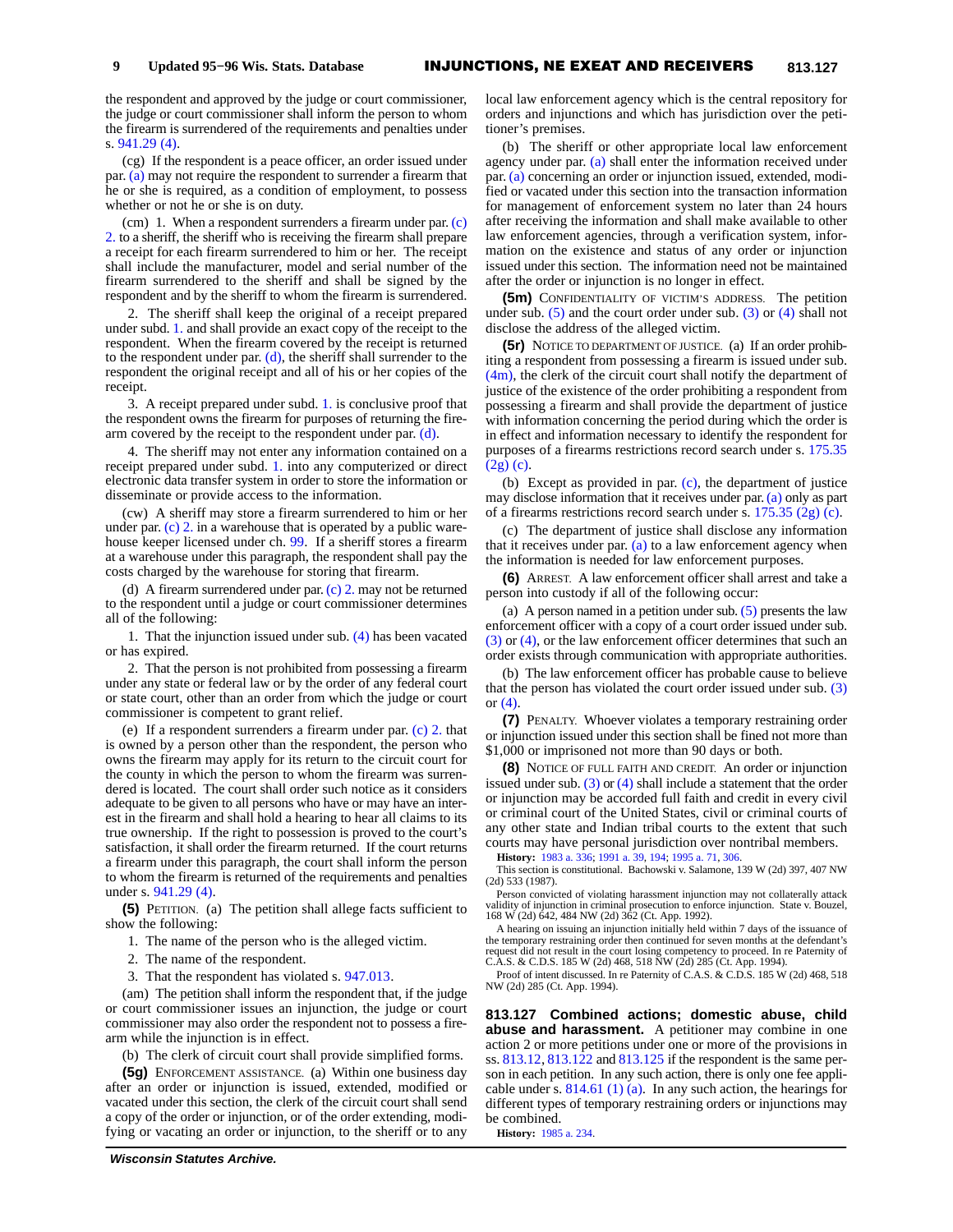**813.128 Foreign protection orders. (1)** ENFORCEMENT OF FOREIGN PROTECTION ORDERS. (a) A foreign protection order or modification of the foreign protection order that meets the requirements under s.  $806.247$  (2) has the same effect as an order issued under s. [813.12,](https://docs.legis.wisconsin.gov/document/statutes/1995/813.12) [813.122,](https://docs.legis.wisconsin.gov/document/statutes/1995/813.122) [813.123](https://docs.legis.wisconsin.gov/document/statutes/1995/813.123) or [813.125,](https://docs.legis.wisconsin.gov/document/statutes/1995/813.125) except that the foreign protection order or modification shall be enforced according to its own terms.

(b) A law enforcement officer shall arrest and take the subject of a foreign protection order into custody if all of the following occur:

1. A person protected under a foreign protection order presents the law enforcement officer with a copy of a foreign protection order issued against the subject, or the law enforcement officer determines that a valid foreign protection order exists against the subject through communication with appropriate authorities. If a law enforcement officer examines a copy of a foreign protection order, the order, with any modification, is presumed to be valid if the order or modification appears to be valid on its face and circumstances suggest that the order and any modification are in effect.

2. The law enforcement officer has probable cause to believe that the person has violated the terms of the foreign protection order or modification of the order.

**(2)** PENALTY. A person who knowingly violates a condition of a foreign protection order or modification of a foreign protection order that is entitled to full faith and credit under s. [806.247](https://docs.legis.wisconsin.gov/document/statutes/1995/806.247) shall be fined not more than \$1,000 or imprisoned for not more than 9 months or both. If a foreign protection order and any modification of that order that is entitled to full faith and credit under s. [806.247](https://docs.legis.wisconsin.gov/document/statutes/1995/806.247) remains current and in effect at the time that a court convicts a person for a violation of that order or modification of that order, but that order or modification has not been filed under s. [806.247](https://docs.legis.wisconsin.gov/document/statutes/1995/806.247), the court shall direct the clerk of circuit court to file the order and any modification of the order.

**(3)** IMMUNITY. A law enforcement officer, law enforcement agency, prosecuting attorney or clerk of circuit court is immune from civil and criminal liability for his or her acts or omissions arising out of a decision related to the filing of a foreign protection order or modification or to the detention or arrest of an alleged violator of a foreign protection order or modification if the act or omission is done in a good faith effort to comply with this section and s. [806.247.](https://docs.legis.wisconsin.gov/document/statutes/1995/806.247)

**History:** [1995 a. 306](https://docs.legis.wisconsin.gov/document/acts/1995/306).

**813.13 Writ of ne exeat.** The court or a judge may grant the writ of ne exeat to prevent any defendant from going out of the state until the defendant shall give security. It may be granted at any time before judgment.

**History:** Sup. Ct. Order, 67 W (2d) 585, 760 (1975); Stats. 1975 s. 813.13; [1993](https://docs.legis.wisconsin.gov/document/acts/1993/486) [a. 486.](https://docs.legis.wisconsin.gov/document/acts/1993/486)

**813.14 Same; when granted.** No writ of ne exeat shall be granted unless it appears to the court or judge by the complaint or an affidavit that grounds exist therefor; and the court or judge granting such writ shall direct to be indorsed thereon the penalty of the bond and security to be given by the defendant.

**History:** Sup. Ct. Order, 67 W (2d) 585, 760 (1975); Stats. 1975 s. 813.14.

**813.15 Same; discharge of.** If the defendant shall satisfy the court or judge granting such writ that there is no reason for the defendant's restraint or shall give security for the performance of the judgment in the action, the writ shall be discharged.

**History:** Sup. Ct. Order, 67 W (2d) 585, 760 (1975); Stats. 1975 s. 813.15; [1993](https://docs.legis.wisconsin.gov/document/acts/1993/486) [a. 486.](https://docs.legis.wisconsin.gov/document/acts/1993/486)

**813.16 Receivers.** A receiver may be appointed:

**(1)** On the application of either party, when the applying party establishes an apparent right to or interest in property which is the subject of the action and which is in the possession of an adverse party, and the property or its rents and profits are in danger of being lost or materially impaired.

**(3)** To preserve the property during the pendency of an appeal; or when an execution has been returned unsatisfied and the judgment debtor refuses to apply the judgment debtor's property in satisfaction of the judgment or in an action by a creditor under ch. [816.](https://docs.legis.wisconsin.gov/document/statutes/1995/ch.%20816)

**(4)** When a corporation has been dissolved or is insolvent or in imminent danger of insolvency, or has forfeited its corporate rights.

**(5)** In accordance with the practice which obtained when the code of 1856 took effect except as otherwise provided in this chapter.

**(6)** The receiver shall give to and file with the clerk of the court a bond, conditioned in the usual manner, with sureties to be approved by the judge making the appointment sufficient to cover all property likely to come into the receiver's hands.

**(7)** If the person seeking the appointment of a receiver under sub. [\(1\)](https://docs.legis.wisconsin.gov/document/statutes/1995/813.16(1)) is a corporation supervised by the division of savings and loan, home loan bank board, U.S. office of thrift supervision, federal deposit insurance corporation or resolution trust corporation, the court, unless the opposing party objects, shall appoint an officer of such corporation as receiver to act without compensation and to give such bond as the court requires.

**History:** Sup. Ct. Order, 67 W (2d) 585, 760, 779 (1975); Stats. 1975 s. 813.16; [1991 a. 221](https://docs.legis.wisconsin.gov/document/acts/1991/221); [1993 a. 486;](https://docs.legis.wisconsin.gov/document/acts/1993/486) [1995 a. 27.](https://docs.legis.wisconsin.gov/document/acts/1995/27)

A court can appoint a receiver to accept mortgage payments after a foreclosure action is started, where plaintiff refuses to accept them on the ground that this would be a waiver and defendant claims the right to make them on the ground that the defendant had no right to accelerate the note. American Med. S. Inc. v. Mutual Fed. S. & L. 52 W (2d) 198, 188 NW (2d) 529.

**813.17 Receiver; payment of employes' wages.** Whenever a receiver shall be appointed to manage or close up any business, the receiver shall immediately report to the court the amount due the employes in such business; and said court shall order the receiver to pay out of the first receipts of said business, after the payment of costs, debts due the United States or this state, taxes and assessments and the current expenses of carrying on or closing said business, the wages, including pension, welfare and vacation benefits, of such employes earned during the last 3 months of employment and within one year prior to the receiver's appointment.

**History:** [1971 c. 63;](https://docs.legis.wisconsin.gov/document/acts/1971/63) Sup. Ct. Order, 67 W (2d) 585, 760 (1975); Stats. 1975 s. 813.17; [1993 a. 486](https://docs.legis.wisconsin.gov/document/acts/1993/486).

**813.22 Uniform absence as evidence of death and absentee's property act; insurance policy provisions invalid.** (1) No provision concerning the effect to be given to evidence of absence or of death in any policy of life or accident insurance or in the charter or bylaws of any mutual or fraternal insurance association hereafter executed or adopted, shall be valid.

**(2)** When any such policy, charter or bylaws hereafter executed or adopted contains a provision requiring a beneficiary to bring suit upon a claim of death within one year or other period after the death of the insured, and the fact of the absence of the insured is relied upon by the beneficiary as evidence of the death, the action may be begun, notwithstanding such provision in the policy or charter or bylaws, at any time within the statutory period of limitation for actions on contracts in writing dating from the date of the giving of written notice of such absence to the insurer, which notice shall be given within one year from the date when the beneficiary last heard of the absent insured. If such notice is not given then the statutory period runs from the time when the absent person was last heard of by the beneficiary.

**History:** Sup. Ct. Order, 67 W (2d) 585, 760 (1975); Stats. 1975 s. 813.22; [1979](https://docs.legis.wisconsin.gov/document/acts/1979/89) [c. 89.](https://docs.legis.wisconsin.gov/document/acts/1979/89)

**813.23 Receiver may be appointed when. (1)** (a) When a person domiciled in this state and having an interest in any form of property disappears and is absent from the person's place of residence without being heard of after diligent inquiry, upon applica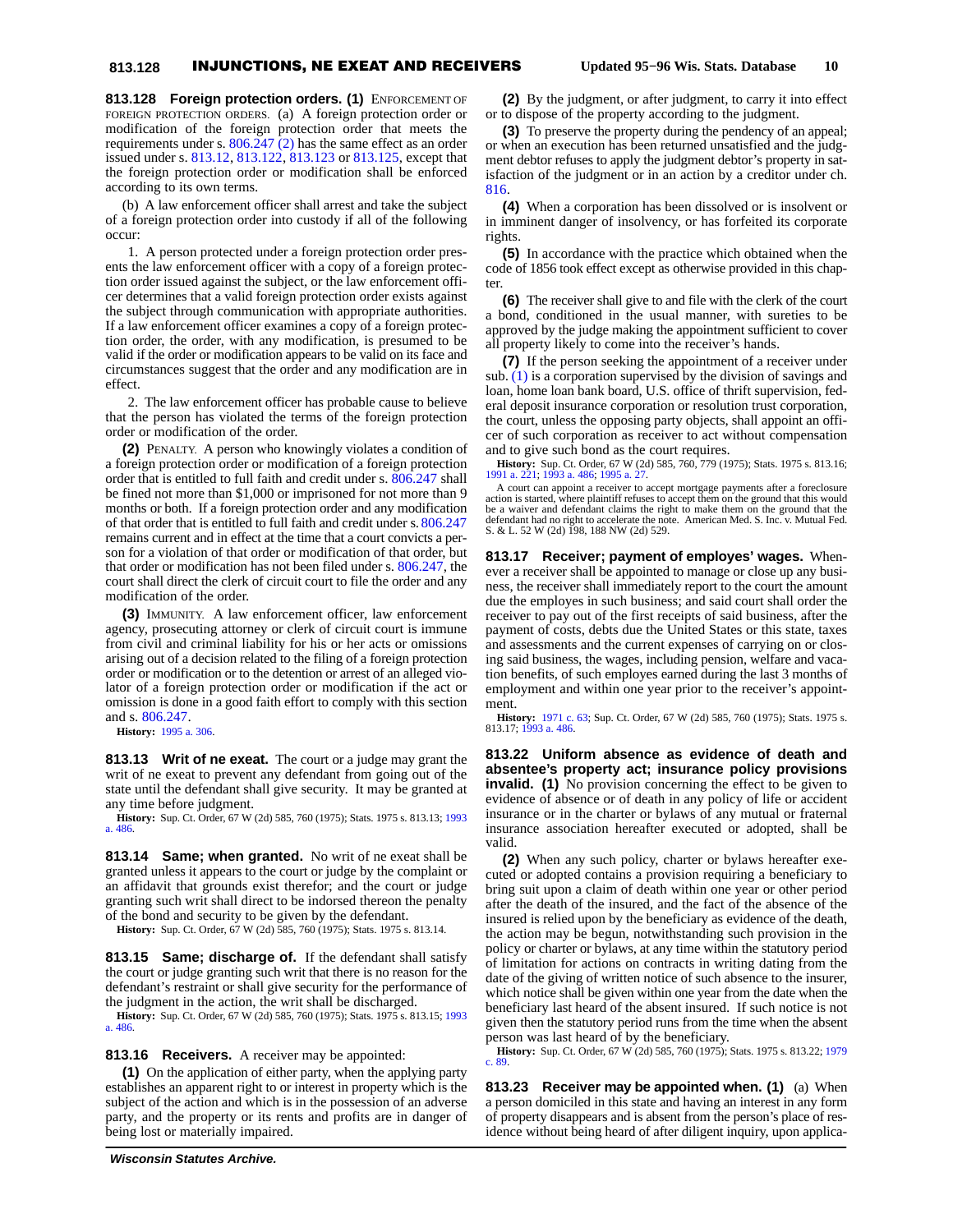tion for a finding of such disappearance and absence and of the necessity for the appointment of a receiver to the circuit court of the county of the absentee's domicile by any person who would have an interest in said property were said absentee deceased or by an insurer or surety or creditor of such absentee, after notice as provided in s. [813.24,](https://docs.legis.wisconsin.gov/document/statutes/1995/813.24) and upon good cause being shown, the court may find that the absentee was last heard of as of a date certain and may appoint a receiver to take charge of the absentee's estate. The absentee shall be made a party to said proceeding; and any other person who would have an interest in said property were said absentee deceased, upon direction by the court, may be made a party to said proceeding.

(b) When a person is a member of the armed forces of the United States without this state, or is serving as a merchant seaman outside of the limits of the United States included within the 50 states and the District of Columbia, or is outside such limits by permission, assignment or direction of any department or official of the United States government in connection with any activity pertaining to the prosecution of any war in which the United States is then engaged, and has an interest in any form of property in this state and no adequate power of attorney on his or her behalf has been recorded in the office of the register of deeds of the county of his or her domicile or of the county where such property is situated, upon application for findings establishing the foregoing and the necessity for appointment of a receiver, to the circuit court of the county of such person's domicile or of the county where such property is situated, by any person who would have an interest in said property were such person deceased, or by an insurer or surety or creditor of such person, or by any other person or on the court's own motion, after notice as provided in s. [813.24](https://docs.legis.wisconsin.gov/document/statutes/1995/813.24), and upon good cause being shown, the court may, on making such findings, appoint a receiver to take charge of such person's estate. Such person should be made a party to such proceedings; and any other person who would have an interest in said property were said person deceased, upon direction by the court, may be made a party to said proceedings. Such person shall be deemed an "absentee" within the meaning of ss. [813.23](https://docs.legis.wisconsin.gov/document/statutes/1995/813.23) to [813.34](https://docs.legis.wisconsin.gov/document/statutes/1995/813.34).

**(2)** (a) The receiver, upon giving bond to be fixed in amount and with surety to be approved by the court and upon such conditions as will insure the conservation of such property, shall under the direction of said court administer said property as an equity receivership with power:

1. To take possession of all property of the absentee wherever situated.

2. To collect all debts due the absentee.

3. To bring and defend suits.

4. To pay insurance premiums.

5. With the approval of the court in each case, to pay all debts due by the absentee.

6. To pay over the proceeds of such part or all of said property, or the income thereof as may be necessary for the maintenance and support of the absentee's dependents.

(b) If the personal property of the absentee is not sufficient to pay all of the absentee's debts, and to provide for the maintenance and support of the absentee's dependents, the receiver may apply to the court for an order to sell or mortgage so much of the real estate as may be necessary therefor; said sale or mortgage to be reported to, approved and confirmed by the court and said receiver to be ordered to make deed conveying or mortgaging said real property to the purchaser or lender upon the purchaser's or lender's complying with the terms of sale or mortgage.

**(3)** Upon the filing of the application referred to in sub. [\(1\),](https://docs.legis.wisconsin.gov/document/statutes/1995/813.23(1)) the court may for cause shown appoint a temporary receiver to take charge of the property of the absentee and conserve it pending hearing upon the application. Such temporary receiver shall qualify by giving bond in an amount and with surety to be approved by the court and shall exercise only the powers named by the court. Should a permanent receiver be appointed, the temporary receiver

shall turn over all property in the temporary receiver's possession, less such as may be necessary to cover the temporary receiver's expenses and compensation as allowed by the court, to the permanent receiver, shall file the temporary receiver's final account and upon its approval be discharged. Should the application for permanent receiver be denied, the temporary receiver shall restore to those from whom it may have been obtained, all property in the temporary receiver's possession, less such only as may be necessary to cover the temporary receiver's expenses and compensation as allowed by the court, shall file the temporary receiver's final account and be discharged. Where the application is denied, the expenses of the temporary receivership and the compensation of the temporary receiver may in the discretion of the court be taxed as costs of the proceeding to be paid by the applicant and shall be enforceable by the temporary receiver against the applicant.

**History:** Sup. Ct. Order, 67 W (2d) 585, 760, 779 (1975); Stats. 1975 s. 813.23; [1993 a. 486](https://docs.legis.wisconsin.gov/document/acts/1993/486).

**813.24 Notice.** All notices required under ss. [813.22](https://docs.legis.wisconsin.gov/document/statutes/1995/813.22) to [813.34](https://docs.legis.wisconsin.gov/document/statutes/1995/813.34) shall be served upon all parties ordered by the court to be served as prescribed by statutes or rules, except that in addition thereto service on the absentee shall be by a class 3 notice, under ch. [985](https://docs.legis.wisconsin.gov/document/statutes/1995/ch.%20985), in the county of the absentee's domicile, the last insertion to be not less than 10 nor more than 20 days prior to the time set for any hearing. The original notice prescribed in s. [813.23 \(1\)](https://docs.legis.wisconsin.gov/document/statutes/1995/813.23(1)) shall require each person claiming an interest in the property of the absentee to file in court within a time fixed by the court a statement of the nature and extent of such interest. In relation to a person in military service similar notice shall be given; except that where it appears to the court that such person was not domiciled in this state immediately prior to such service, publication of the notice may be made in the county where property of such person is situated.

**History:** Sup. Ct. Order, 67 W (2d) 585, 760, 779 (1975); Stats. 1975 s. 813.24.

**813.25 Search for absentee. (1)** The court, upon application, may direct the receiver to make search for the absentee in any manner which the court may deem advisable, including any or all of the following methods:

(a) By inserting in one or more suitable periodicals a notice requesting information from any person having knowledge of the absentee's whereabouts;

(b) By notifying officers of justice and public welfare agencies in appropriate locations of the absentee's disappearance;

(c) By engaging the services of an investigation agency.

**(2)** The expenses of such search and of the notices provided for in s. [813.24](https://docs.legis.wisconsin.gov/document/statutes/1995/813.24) shall be taxed as costs and paid out of property of the absentee.

**History:** Sup. Ct. Order, 67 W (2d) 585, 760, 779 (1975); Stats. 1975 s. 813.25.

**813.26 Final hearing and finding. (1)** At any time, during the proceedings, upon application to the court and presentation of satisfactory evidence of the absentee's death, the court may make a final finding and decree that the absentee is dead; in which event the decree and a transcript of all of the receivership proceedings shall be certified to the proper court for any administration required by law upon the estate of a decedent, and the receivership court shall proceed no further except for the purposes set forth in s. [813.28 \(1\)](https://docs.legis.wisconsin.gov/document/statutes/1995/813.28(1)) and [\(3\)](https://docs.legis.wisconsin.gov/document/statutes/1995/813.28(3)).

**(2)** After the lapse of 5 years from the date of the finding provided for in s. [813.23 \(1\)](https://docs.legis.wisconsin.gov/document/statutes/1995/813.23(1)), if the absentee has not appeared, the court may proceed to take further evidence and thereafter make a final finding and enter a decree declaring that all interest of the absentee in the absentee's property has ceased and devolved upon others by reason of the absentee's failure to appear and make claim.

**(3)** At any time, upon proof to the court that a power of attorney has been recorded as provided by s. [813.23 \(1\) \(b\)](https://docs.legis.wisconsin.gov/document/statutes/1995/813.23(1)(b)), the court shall direct termination of the receivership proceedings and transfer of property held thereunder to the person in military service or